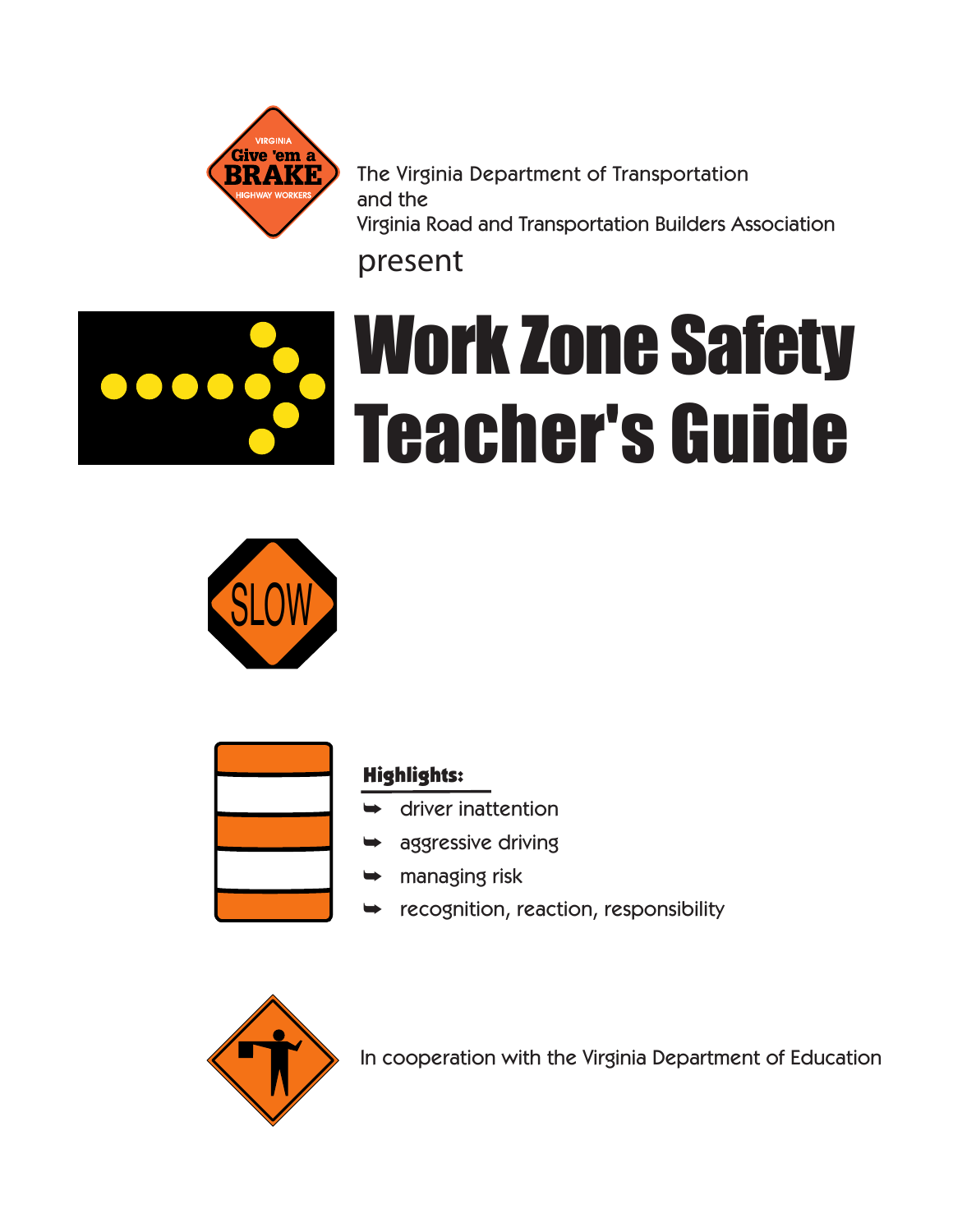# **Table of Contents**

| <b>Introduction</b>                                                                                                                                                                                                                                        | $\overline{2}$  |  |  |  |  |
|------------------------------------------------------------------------------------------------------------------------------------------------------------------------------------------------------------------------------------------------------------|-----------------|--|--|--|--|
| Work Zone Safety (WZS) - "A Sudden Change of Plans"<br>Activity A - Video and follow up<br>Activity B - Work Zone Safety and Crash Data*<br>Activity C – Complete the sentence and word puzzle *                                                           | 3               |  |  |  |  |
| <b>Awareness of Your Surroundings</b> - Making Sense of It All<br>Activity D - Sense perception<br>Alternate activity                                                                                                                                      | 11              |  |  |  |  |
| <b>Road Rage</b> - Physical and Emotional Reactions to Driving<br>Activity $E$ – The "road rage" experience<br>Activity $F -$ Reactions to the driving experience*<br>Activity G - Situational problem - Reading, writing<br>and developing a conclusion * | 12 <sup>°</sup> |  |  |  |  |
| <b>Speed and Distance - How Fast is Fast Enough?</b><br>Activity H – Determining the appropriate speed                                                                                                                                                     |                 |  |  |  |  |
| WZS Traffic Control Devices - Know the Signs and the Lights<br>Activity I - Test traffic control device knowledge*<br>Activity J – Match signs to word descriptions *                                                                                      |                 |  |  |  |  |
| <b>Preparing to Drive - Before You Go!</b><br>Activity K - Recognizing a pattern to activities<br>Activity L - Avoiding work zone delays<br>Additional follow-up                                                                                           | 22              |  |  |  |  |
| Appendix - Reproducible worksheets for classroom/<br>homework use                                                                                                                                                                                          |                 |  |  |  |  |

\* Reproducible worksheet

**Updated 10/2004**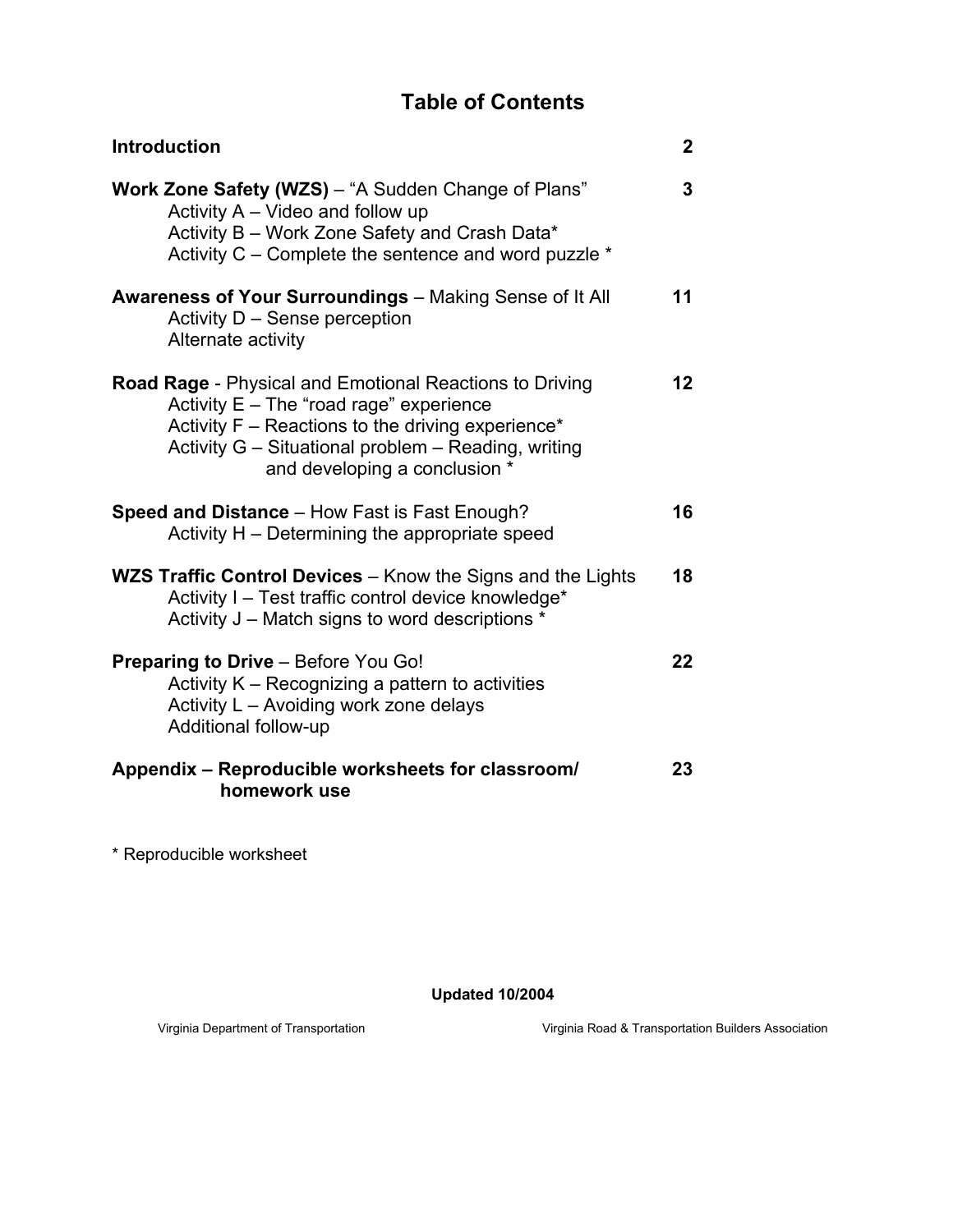### **Introduction**

The Virginia Department of Transportation (VDOT) and the Virginia Road and Transportation Builders Association (VRTBA), in cooperation with the Virginia Department of Education, have joined forces to provide the Commonwealth's driver's educators with work zone safety instructional resource materials.

The lesson goals are to:

- acquaint students with dangers inherent to the driving experience
- increase student awareness of highway work zone safety
- offer students opportunities to discuss responsible driving behaviors

Transportation construction industry professionals are also available to visit your classroom to share their experiences with your students. Please contact Jan Morehead at the Virginia Road and Transportation Builders Association to schedule a work zone safety speaker.

#### *To obtain more information on work zone safety contact:*

Office of Public Affairs **Community** Contract and Morehead 1401 E. Broad Street **Association** Room 302 **620 Moorefield Park Drive, Suite 120** Richmond, Virginia 23219 Richmond, Virginia 23236-3692 (804) 786-2717 (804) 330-3312 (804) 786-6250 – Fax (804) 330-3850 – Fax vdotinfo@VDOT.Virginia.gov jan@vrtba.org VDOT.Virginia.gov VRTBA.org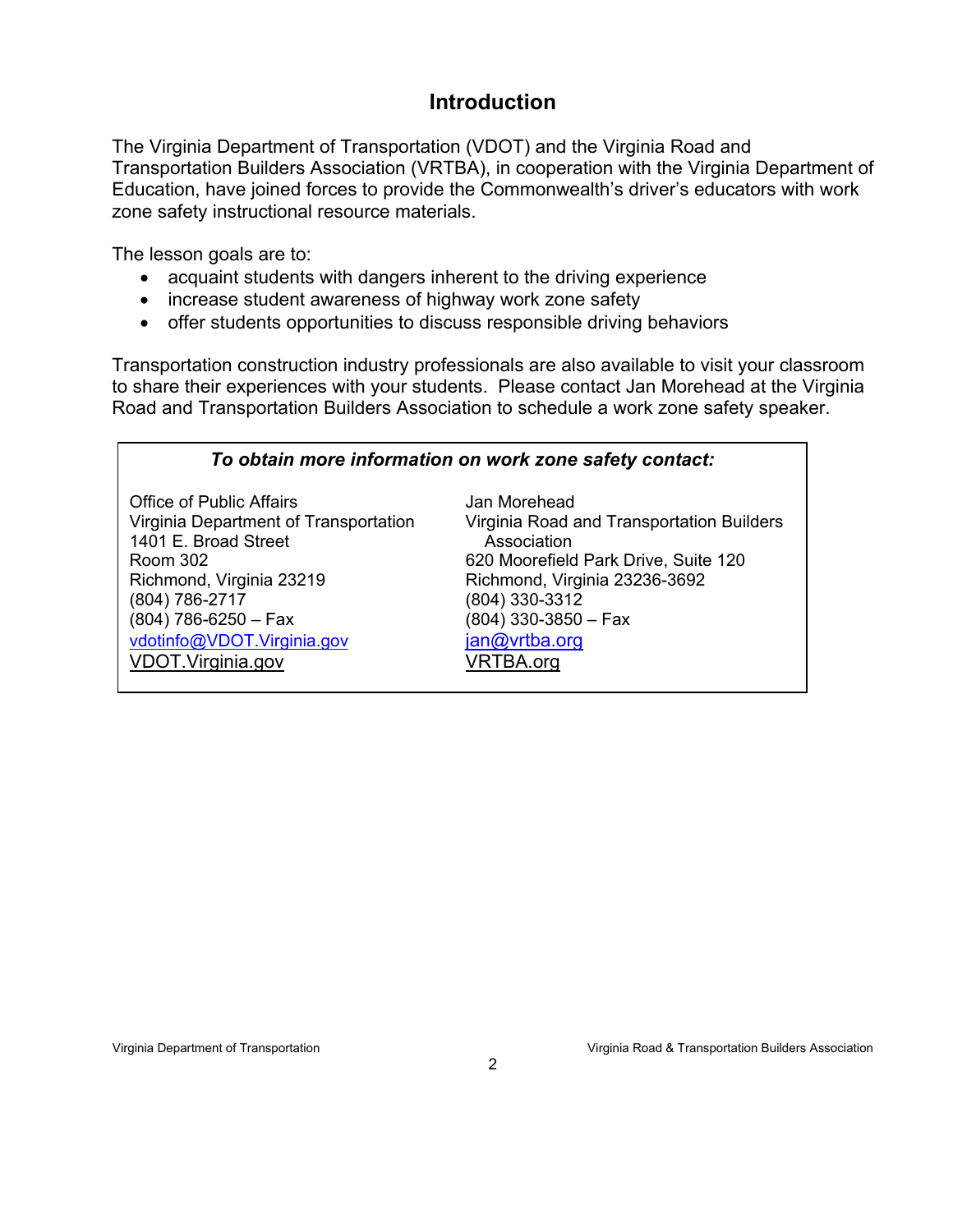# **Work Zone Safety: "A Sudden Change of Plans"**

*Lesson Objective: "A Sudden Change of Plans" video gives students an opportunity to view the consequences of inattention when driving in a highway work zone. While the video initially alludes to the death of a highway worker, its presentation will demonstrate to new drivers the precautions to take to prevent work zone crashes.* 

*Ask students:* Have any of you worked in a position that requires you to work in very close proximity to multi-ton equipment? Have any of you ever worked in traffic with only a few plastic cones, a vest and a hard hat protecting you? The answer is probably *no* to both of these questions. Highway workers do this every day under these adverse conditions in all kinds of weather. "A Sudden Change of Plans" will allow new drivers to see how to safely co-exist with highway workers and their equipment.

Transportation construction is a complex and sometimes lengthy process. While temporarily inconvenient for drivers, a road-building project increases safety and improves mobility for all highway transportation users.

Activity A: Have students view the video "A Sudden Change of Plans." Allow students to then share highway work zone experiences -- positive and negative. Have them analyze what happened to make the experience positive or negative. And, if the experience was a negative one, ask them to brainstorm what could have done differently to reduce risk and create a positive experience. This activity can also be done as a written assignment either in the classroom or at home as a parent-involvement activity.

*NOTE: After the video's production and distribution, it was noticed that the driver again used a cell phone and took her hands off the steering wheel in the "positive" segment. These behaviors are NOT encouraged and will be changed when the video is revised.*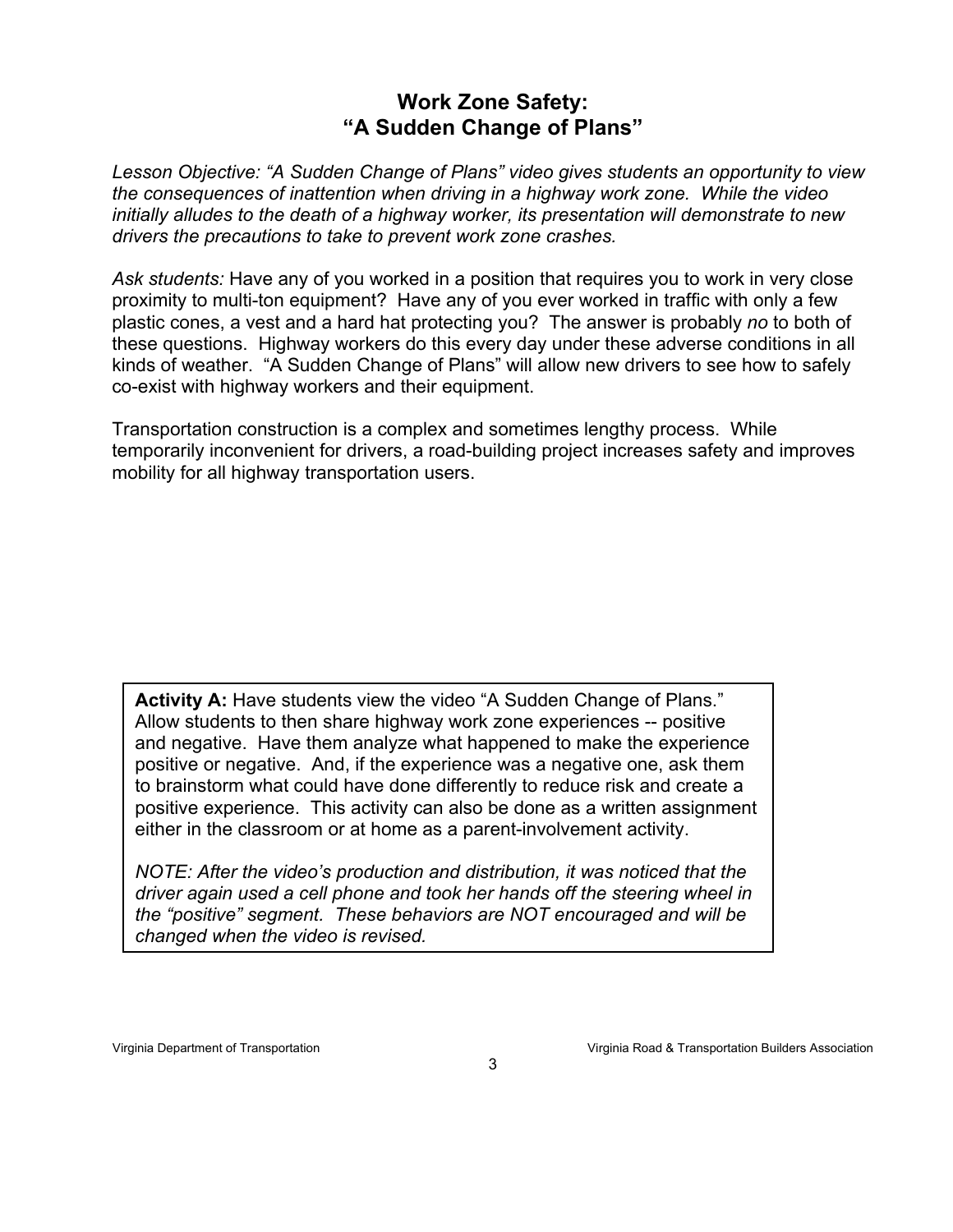### **Activity B: Work Zone Safety "A Sudden Change of Plans"**

*Lesson Objective: Use the video's work zone safety concepts, the questions below and the Work Zone Safety Crash Facts to create discussion and review new drivers' awareness of work zones and work zone safety. The exercise will require new drivers to assimilate information from the video and demonstrate an understanding of work zone safety. Reproducible worksheets in Appendix.* 

- (1) What are the Three R's of work zone safety?
	- *The three R's are: Recognition, Reaction and Responsibility.*

*Recognition refers to identifying a work zone -- watching for early warning signs (orange signs, cones, etc.), signs indicating lane closures ahead or merging traffic and posted speed limits. In addition, drivers should watch for equipment and construction workers in the work zone.* 

*Reaction refers to responding to the work zone environment. A driver should always be aware of his/her surroundings and stay alert. Expect the unexpected. Anticipate the possibility of changes in traffic pattern and the presence of heavy equipment. Responsibility refers to taking personal liability for yourself and your actions. It is your duty to drive responsibly at all times and to take extra precautions when in a work zone area. Don't take unnecessary chances – speeding, tailgating, changing lanes – that will put you and others in jeopardy.* 

- (2) What is a work zone and what are the characteristics of a work zone? *A work zone is a designated area on a street or highway in which construction and/or maintenance work is taking place. A work zone is easily recognizable by the use of the color orange. Orange and black warning signs with black letters and/or symbols alert motorists to the presence of the work zone and provide drivers with specific information and directions*.
- (3) What are some of the distractions you might encounter in work zones? *Work zones are unique places of activity. The bright colors of the signs and equipment can be distracting for some drivers. For other motorists, the presence of the heavy equipment, the noise and the activity can be a distraction. We have an intrinsic curiosity and a tendency to focus on changes in our environment.*
- (4) How should you react in a work zone to manage the risks? *There are a number of steps you should take when traveling through a work zone.* 
	- *Be alert -- to the conditions and activities around you, your vehicle's speed, the location of your vehicle and that of other vehicles around you.*
	- *Be prepared to react quickly.*

*(Continued on next page)*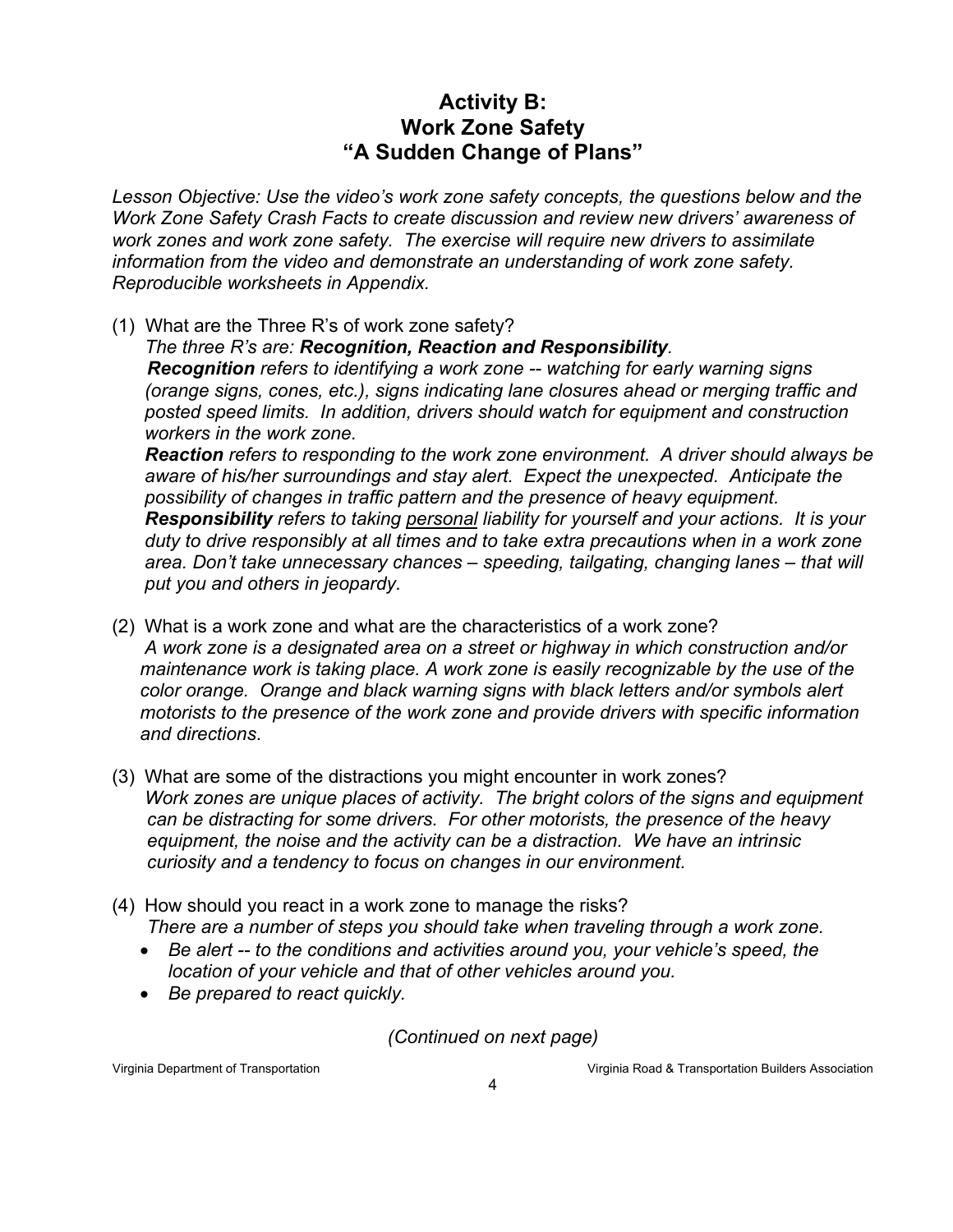- *Do not tailgate allow ample space between your vehicle and the one in front of you.*
- *Be patient the time spent in a work zone (even if stopped by flagging operations) is relatively short. The inconvenience may translate into a few moments of delay but you reach your destination safely.*
- *Pay attention to the signs and follow directions. Don't wait until the last minute to merge into another lane or reduce your speed.*
- (5) If you have an accident in a work zone and someone is hurt or killed, what penalty or penalties may apply?

*In Virginia and numerous other states, if your actions cause injuries in an accident (including those in work zones), you are responsible for the person's injuries and may also face traffic charges. If you caused a crash and a death results from it, you could be charged with vehicular manslaughter.* 

- (6) What is the penalty for speeding in a work zone? *In the Commonwealth of Virginia, the fine for speeding in a work zone is up to \$500, effective July 1, 2003.*
- (7) After analyzing the statistics provided, what trends do you think are occurring in work zone safety? Why?

*Several possible general conclusions can be made:* 

- *1. The number of work zone crashes is increasing*
- *2. The number of injuries in work zone crashes is relatively stable*
- *3. The number of fatalities in work zone crashes is relatively stable after a major decline*
- *4. Work zone crashes occur in high population areas*
- *5. In general, about 50% of all work zone crashes result in injuries*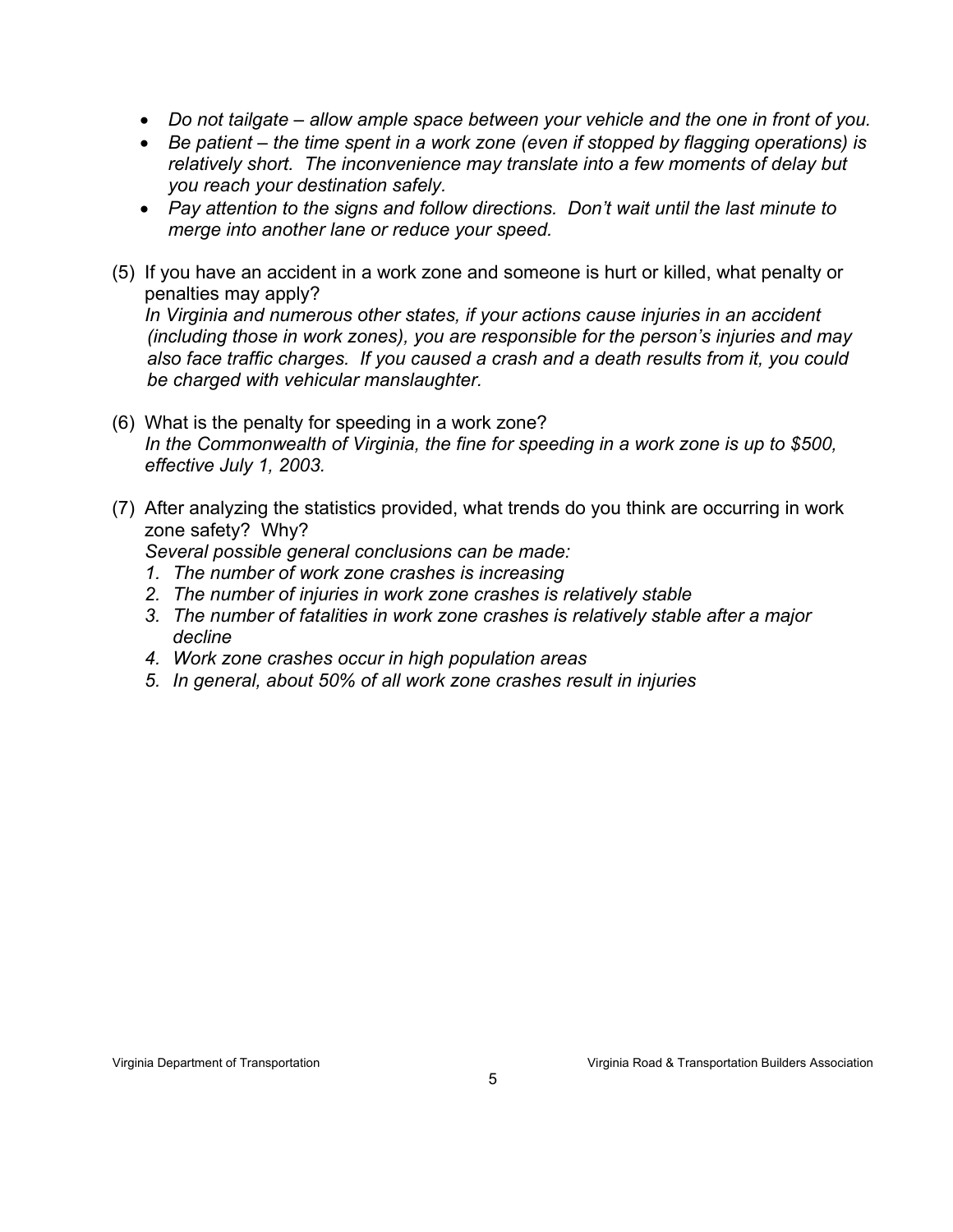# **Work Zone Crashes/Injuries on State Roadways from 1999-2003**



# **Work Zone Fatalities on State Roadways from 1999-2003**

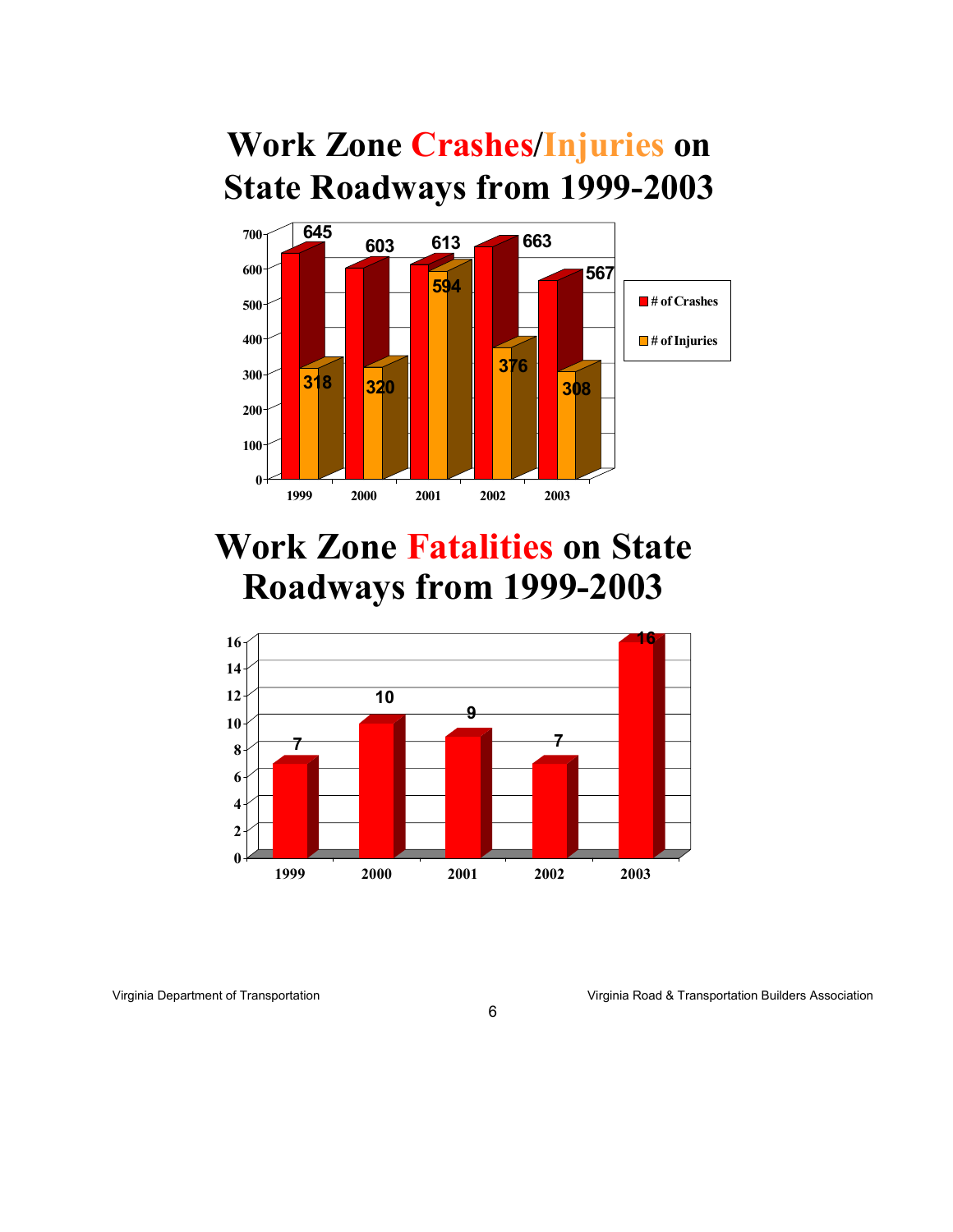# **Virginia Work Zone Crash Statistics**

#### **2003 Statewide Summary**

Crashes 567 Injuries 308 Fatalities 16

| <b>VDOT DISTRICT</b> | # OF CRASHES | # OF INJURIES | # OF FATALITIES |  |  |
|----------------------|--------------|---------------|-----------------|--|--|
| <b>Bristol</b>       | 37           | 27            | $\overline{0}$  |  |  |
| Culpeper             | 26           | 10            | 1               |  |  |
| Fredericksburg       | 26           | 12            | 1               |  |  |
| <b>Hampton Roads</b> | 22           | 20            | 1               |  |  |
| Lynchburg            | 20           | 6             | $\overline{2}$  |  |  |
| Northern Virginia    | 224          | 110           | 5               |  |  |
| Richmond             | 102          | 64            | 6               |  |  |
| Salem                | 86           | 48            | $\overline{0}$  |  |  |
| Staunton             | 24           | 11            | $\overline{0}$  |  |  |
| <b>TOTAL</b>         | 567          | 308           | 16              |  |  |

-VDOT Districts include these counties and cities:

**Bristol:** Bland, Buchanan, Dickenson, Grayson, Lee, Russell, Scott, Smyth, Tazewell, Washington, Wise, Wythe.

**Culpeper:** Albemarle, Culpeper, Fauquier, Fluvanna, Greene, Louisa, Madison, Orange, Rappahannock.

**Fredericksburg:** Caroline, Essex, Gloucester, King George, King and Queen, King William, Lancaster, Mathews, Middlesex, Northumberland, Richmond, Spotsylvania, Stafford, Westmoreland. **Hampton Roads:** Accomack, Greensville, Isle of Wight, James City, Northampton, Southampton, Surry, Sussex, York; cities of Chesapeake, Emporia, Hampton, Newport News, Norfolk, Poquoson, Portsmouth, Suffolk, Virginia Beach, Williamsburg.

**Lynchburg:** Amherst, Appomattox, Buckingham, Campbell, Charlotte, Cumberland, Halifax, Nelson, Pittsylvania, Prince Edward.

**Northern Virginia:** Arlington, Fairfax, Loudoun, Prince William.

**Richmond:** Amelia, Brunswick, Charles City, Chesterfield, Dinwiddie, Goochland, Hanover, Henrico, Lunenburg, Mecklenburg, New Kent, Nottoway, Powhatan, Prince George.

**Salem:** Bedford, Botetourt, Carroll, Craig, Floyd, Franklin, Giles, Henry, Montgomery, Patrick, Pulaski, Roanoke.

**Staunton:** Alleghany, Augusta, Bath, Clarke, Frederick, Highland, Page, Rockbridge, Rockingham, Shenandoah, Warren.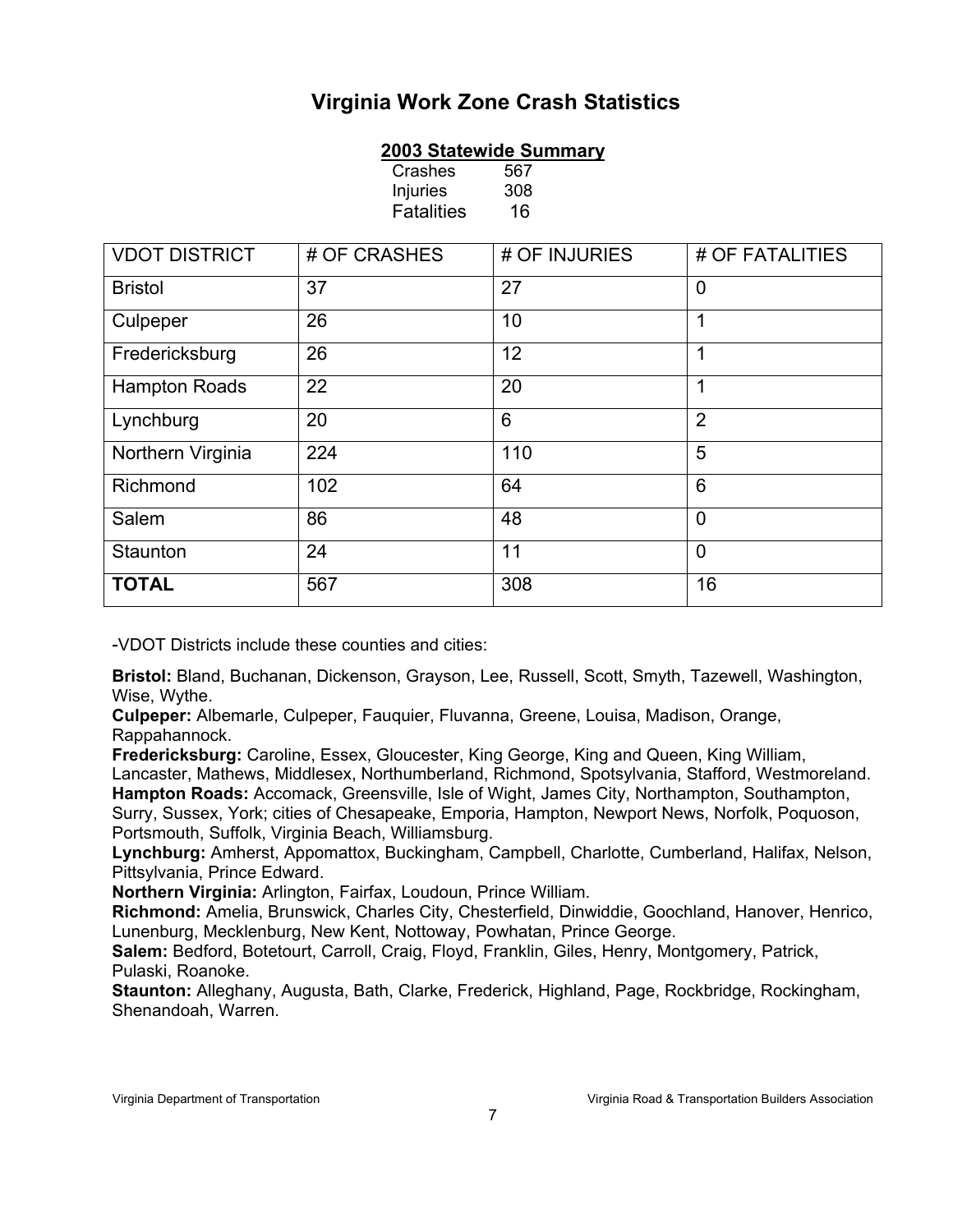# **Work Zone Safety Statistics and Fact Sheet**

#### **Top Five Offenses Charged in 2003 Work Zone Crashes:\***

- 1. Following Too Close
- 2. Reckless Driving General
- 3. Failure to Maintain Control
- 4. Failure to Yield Right-of-Way
- 5. Improper Lane Change

#### **Type of Roadway Where 2003 Work Zone Crashes Occurred:\***

- 1. Primary (41.3%)
- 2. Interstate (36.7%)
- *3.* Secondary (22.0%) *(In Virginia, these are non-interstate roads numbered 600 and higher)*
- On average from 1999-2003, 14.2% of the fatalities resulting from crashes in work zones were non-motorists (pedestrians and bicyclists). #
- Approximately 48,000 people per year are injured as a result of motor vehicle crashes in work zones. #
- Between 1999 and 2003, almost half of all work zone crashes occurred during the day and about 70% of fatal, large-truck work zone crashes occurred during the day. #
- During the same timeframe, almost 64% of work zone crashes occurred on weekdays. **#**

#### *Nationwide Work Zone Fatalities for a 10-Year Period: ^*

| 1994 | 828  |
|------|------|
| 1995 | 789  |
| 1996 | 717  |
| 1997 | 693  |
| 1998 | 772  |
| 1999 | 872  |
| 2000 | 1026 |
| 2001 | 989  |
| 2002 | 1186 |
| 2003 | 1023 |

\* Highway Traffic Records Inventory System (VDOT)

# http://www.atssa.com/public/downloads/CMZONE03.PDF

**^** National Center for Statistics and Analysis, http://www-nrd.nhtsa.dot.gov/departments/nrd-30/ncsa/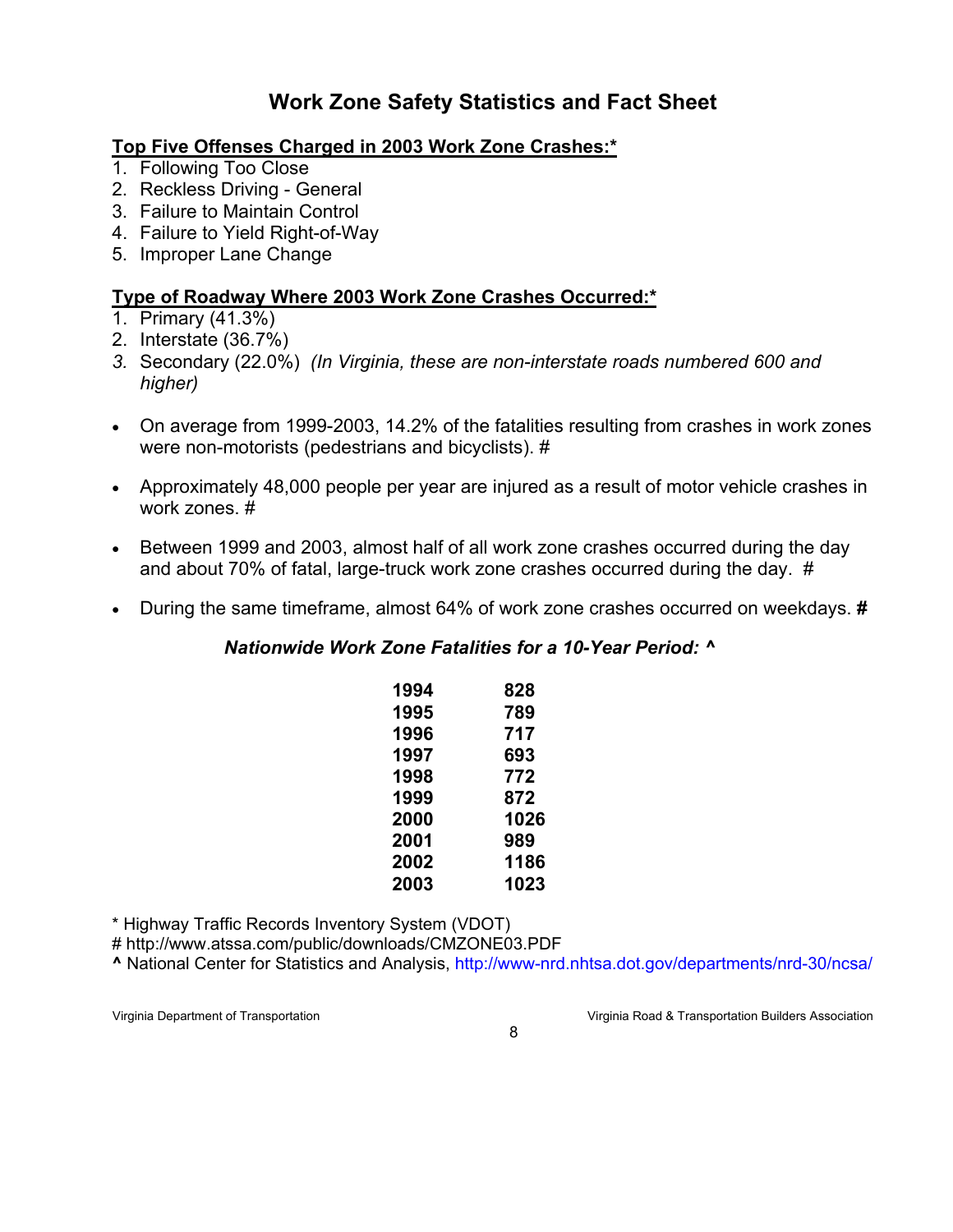**Activity C:** Students will complete sentences and locate words in puzzle as either homework or class work. The activity will help familiarize students with words and concepts key to highway and work zone safety. *Reproducible worksheet in Appendix.*

# **Activity C: Answer Key**

- 1. *Alcohol* impairs a driver's ability to drive.
- 2. An individual's anger behind the wheel may escalate to the point of *road rage*. (Two words, appear together in puzzle)
- 3. The Virginia Department of *Transportation* builds and maintains roads throughout the Commonwealth.
- 4. The color *orange* on warning signs alerts motorists to highway construction/maintenance zones ahead.
- 5. A \$500 *fine* may be levied on drivers exceeding the posted speed in a highway work zone.
- 6. A driver's license is a *privilege*, not a right.
- 7. State troopers in helicopters monitor speed limits on major highways. The slang term for one of these is "a *bear* in the air."
- 8. When you are behind the wheel, you are *responsible* for your safety and that of others around you.
- 9. Road crews wear safety *equipment*, including hard hats and vests as protection and to alert motorists to their presence.
- 10. More vehicles on the highways may result in increased *congestion*.
- 11. The work zone is the highway worker's *office*.
- 12. Traffic signals, cones and barriers are safety control *devices*.
- 13. Don't change lanes or *pass* in highway work zones.
- 14. There are two types of highway work zones, stationary and *mobile*.
- 15. Stop signs are red in color and *octagonal* in shape.
- 16. Traffic signals are *red*, amber and green in color.
- 17. The goal of every student in Drivers' Education is to earn a *license*.
- 18. With the popularity of cell phones increasing, driver *inattention* has become a greater problem.
- 19. The Virginia Road and Transportation Builders Association (*VRTBA*) is comprised of contractors, suppliers and engineers involved in Virginia's transportation construction industry.
- 20. *Safety* is no accident!
- 21. *Highway* workers Give 'em a Brake!
- 22. In the Commonwealth of Virginia, the Department of *Motor* Vehicles issues driver's licenses.
- 23. Unless otherwise posted, maintain your vehicle's *speed* when traveling through highway work zones.
- 24. Be *prepared* for the unexpected when traveling on our highways.
- 25. Statistically, a *motorist* is more likely to be injured in a work zone accident than a highway worker is.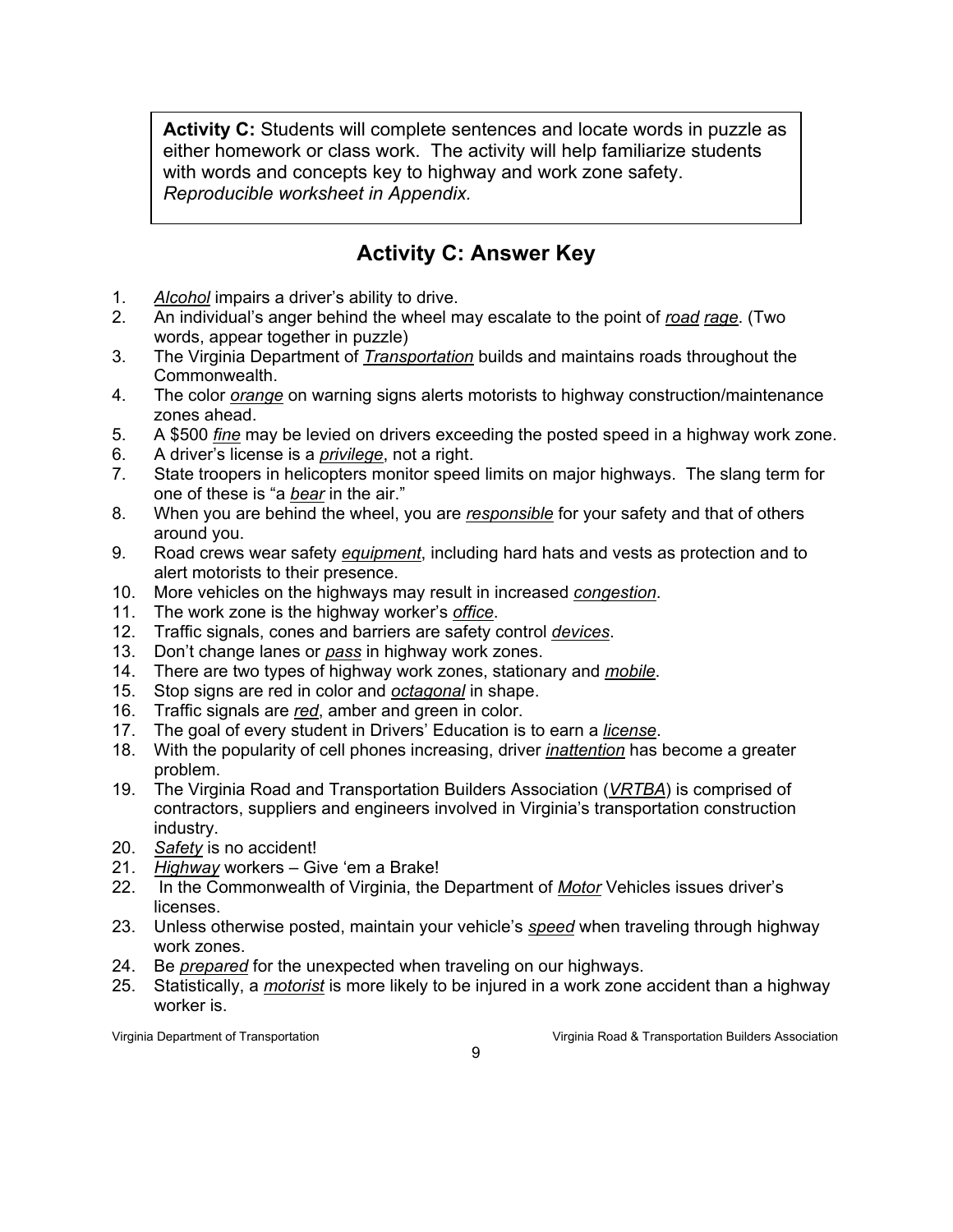# **Activity C: Answer Key**

| E            |   |   | S | A | F | E            | Τ            | Υ |   |   |              |              |   |         |   |         | $\vee$ |          | A              |
|--------------|---|---|---|---|---|--------------|--------------|---|---|---|--------------|--------------|---|---------|---|---------|--------|----------|----------------|
| $\mathsf{N}$ |   |   |   |   |   | N            | O            |   | T | S | Е            | G            | N | $\circ$ | C |         | R      |          | L              |
| $\mathsf I$  |   |   |   |   | Е |              |              |   |   | M | O            | Т            | O | R       |   | S       | T      |          | C              |
| F            |   |   |   |   | Q | G            | Е            |   |   |   |              |              |   |         |   | R       | B      |          | $\overline{O}$ |
|              |   | R |   |   | U | C            | Е            |   |   |   |              |              |   |         |   | Е       | A      |          | Η              |
|              | Е |   |   |   |   |              |              | L |   |   | $\mathsf{N}$ |              |   |         |   | S       |        |          | $\overline{O}$ |
| D            |   |   |   | F | P |              |              |   |   | O |              |              | N |         |   | P       |        |          | L              |
|              |   |   | F |   | M |              |              |   |   | V |              | $\circ$      | D |         |   | $\circ$ | A      |          |                |
|              |   | O |   |   | Е |              | R            | Τ |   |   | I            |              | Ε |         |   | N       |        | S        |                |
|              |   | Ć |   |   | N |              | $\mathsf{N}$ | O | Y | Т |              | $\mathsf{R}$ | E |         |   | S       |        |          | S              |
|              |   | T |   |   | Т | Ε            |              |   | A |   |              |              | P |         | D |         |        |          |                |
|              |   | A |   |   | T |              |              | T | W | D |              |              | S | E       |   | B       |        |          |                |
|              |   | G |   | Т |   |              | R            |   | H |   | R            |              | R |         |   |         |        |          |                |
| R            |   | O | A |   |   | $\circ$      |              |   | G |   |              | A            |   |         |   | E       |        | M        |                |
| $\circ$      |   | N |   |   | P | $\mathsf{R}$ |              |   |   |   | P            |              | G |         |   |         |        | $\Omega$ |                |
| Τ            |   | A |   | S |   | A            |              |   | Н | Е |              |              |   | Е       |   |         |        | B        |                |
| $\circ$      |   |   | N |   |   | ${\sf N}$    |              |   | R |   |              |              |   |         |   |         |        |          |                |
| M            |   | A |   |   |   | G            |              | P |   |   |              | Е            | S | N       | Е | C       |        |          |                |
|              | R |   |   |   | D | E            | $\vee$       |   | C | E | S            |              |   |         |   |         |        | E        |                |
| T            |   |   |   |   |   |              |              |   |   |   |              |              |   | B       | Е | A       | R      |          |                |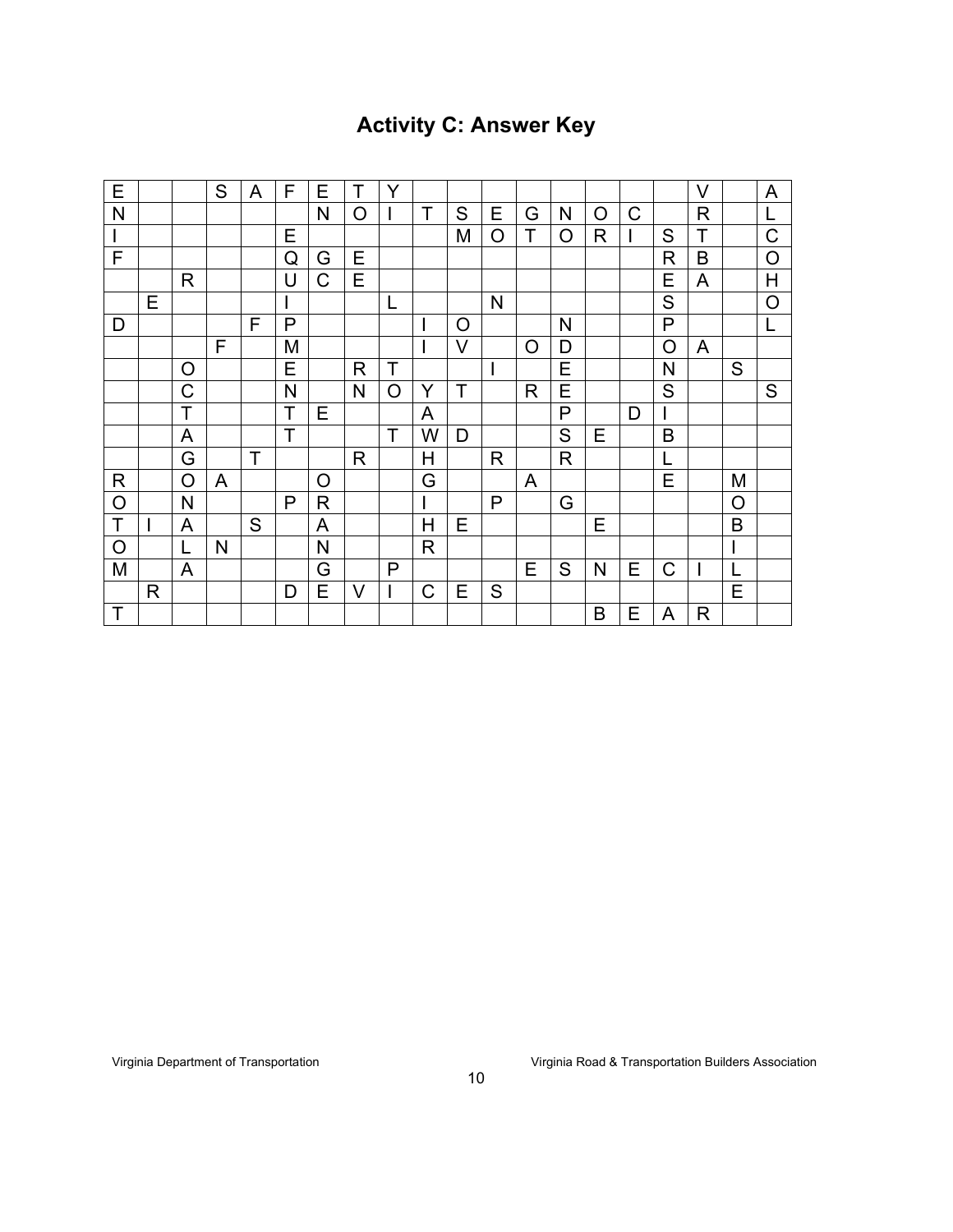### **Awareness of Your Surroundings: Making Sense of It All**

*Lesson Objective: To make students aware of one of the leading causes of accidents in regular travel and in work zones -- driver inattention. Students need to be alert to and aware of activities around them when driving.*

Ask students: Can you think of any instance in which exercise may *not* benefit your health?

*Possible answers:* 

- *When you are not in shape/condition*
- *When you overdo*
- *When you work out in extreme conditions too hot, too cold*
- *When you don't wear the proper safety equipment*
- *When you don't take the proper precautions*
- *When your choice of exercise puts you in close contact with an automobile*

As a jogger, bicyclist, or walking enthusiast, you need to be aware of everything going on around you. As a driver, you need the same sense of awareness. Awareness of your surroundings, to activities taking place around you, is key to automobile safety.

#### **Activity D:**

Close your eyes. For the next 30 seconds there is to be no talking – just listen. At the end of the 30 seconds you will quickly write down everything you heard during that timeframe.

*(At the end of your selected timeframe, allow students an equal amount of time to jot down their answers.)* 

Now, with your eyes open, let's try again. Do not talk. Observe and write down as many things as possible of which you are aware. *(Allow a selected timeframe to elapse.)* 

Did your list increase? Why? (*Allow students to offer reasons.)* By using all of your senses, you were able to increase your awareness of things around you. Statistically, driver inattention is one of the leading causes of accidents. As a driver you must use every resource available to stay alert!

**Alternate activity/homework**: Make a list illustrating how each of your senses may provide information helpful in the driving task.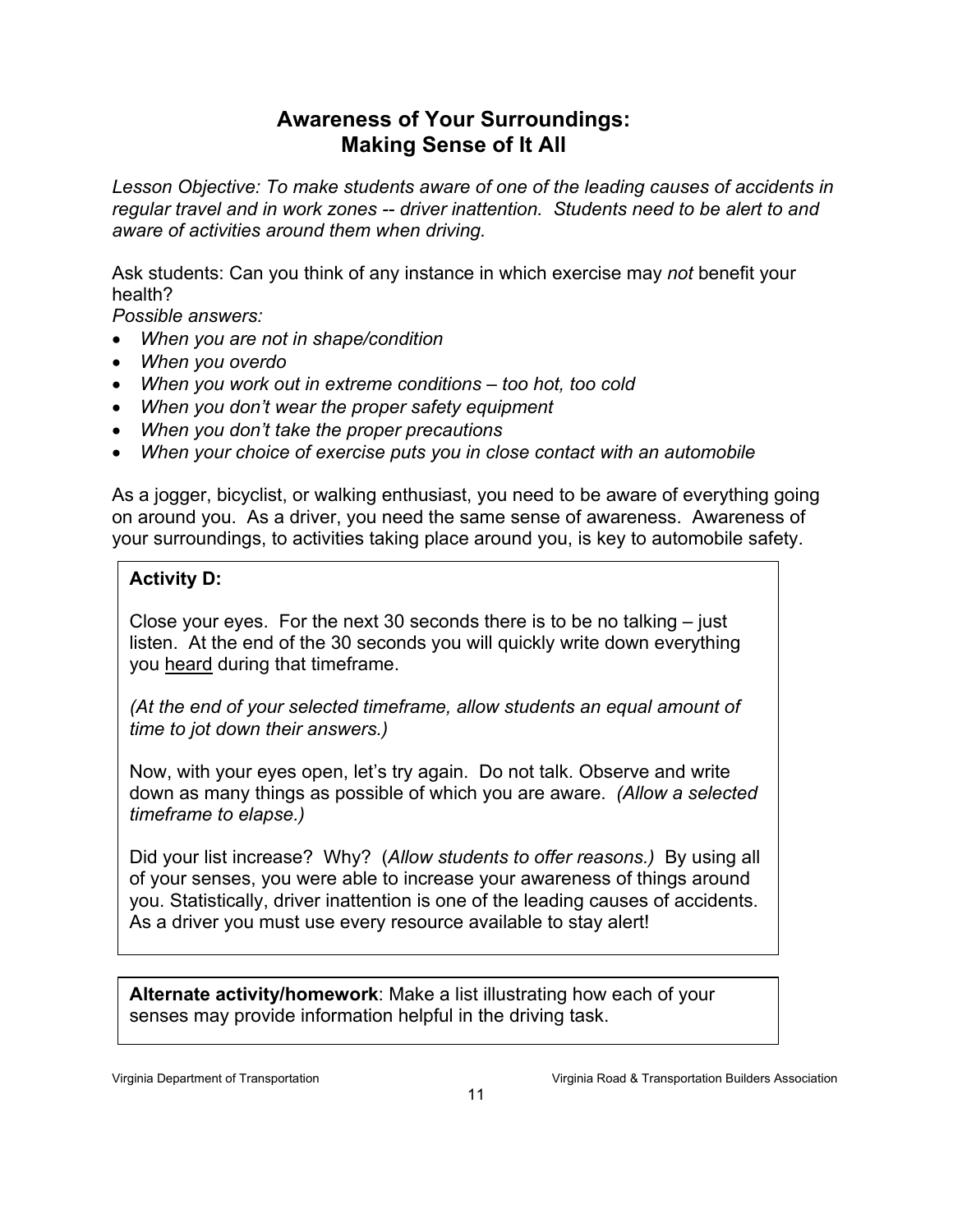### **Road Rage: Physical and Emotional Reactions to the Driving Experience**

*Lesson objective: New drivers will begin to associate road congestion and delays to the potential for road rage.* 

From all accounts--interviews with family members, friends – Shirley Henson and Gena Foster were responsible, middle-class women. They were both mothers who played an active role in their children's lives while maintaining employment outside their homes. In November 1999, Henson and Foster became tragic statistics.

The *Washington Post* characterized the women's *only* meeting as follows:

*The two drivers had been battling for about four miles, jousting for position in the congested rush-hour traffic streaming homeward from Birmingham along southbound Interstate 65. After one vehicle cut off the other one, they played a cat-and-mouse game, tailgating, lane-changing, slamming on brakes until they got off at the same exit.* 

What happened next changed the lives of Henson, her family, Foster's family and members of their community; it ended Gena Foster's life.

After pulling off at the exit, Foster pulled in front of Henson and "bolted from her car." According to witnesses, "She was mad. Her eyes were wide," and she was yelling and gesturing as she approached the partly open driver's side window. Henson shot Foster in the face, dropped the gun on the seat of the car and picked up her cellular phone to call 911. *NOTE: In December 2000, Henson was sentenced to 13 years in prison for manslaughter, with a minimum of 4 ½ years before parole.* 

**Activity E:** In order to facilitate understanding of road rage/aggressive driving, have students share "road rage" experiences either through brainstorming, group/individual activity or homework.

The following activities will help to determine what might be happening physically and emotionally to drivers behind the wheel. New drivers will analyze the effects of emotions on the driving experience by developing responses for the following questions through brainstorming, group/individual activity or homework.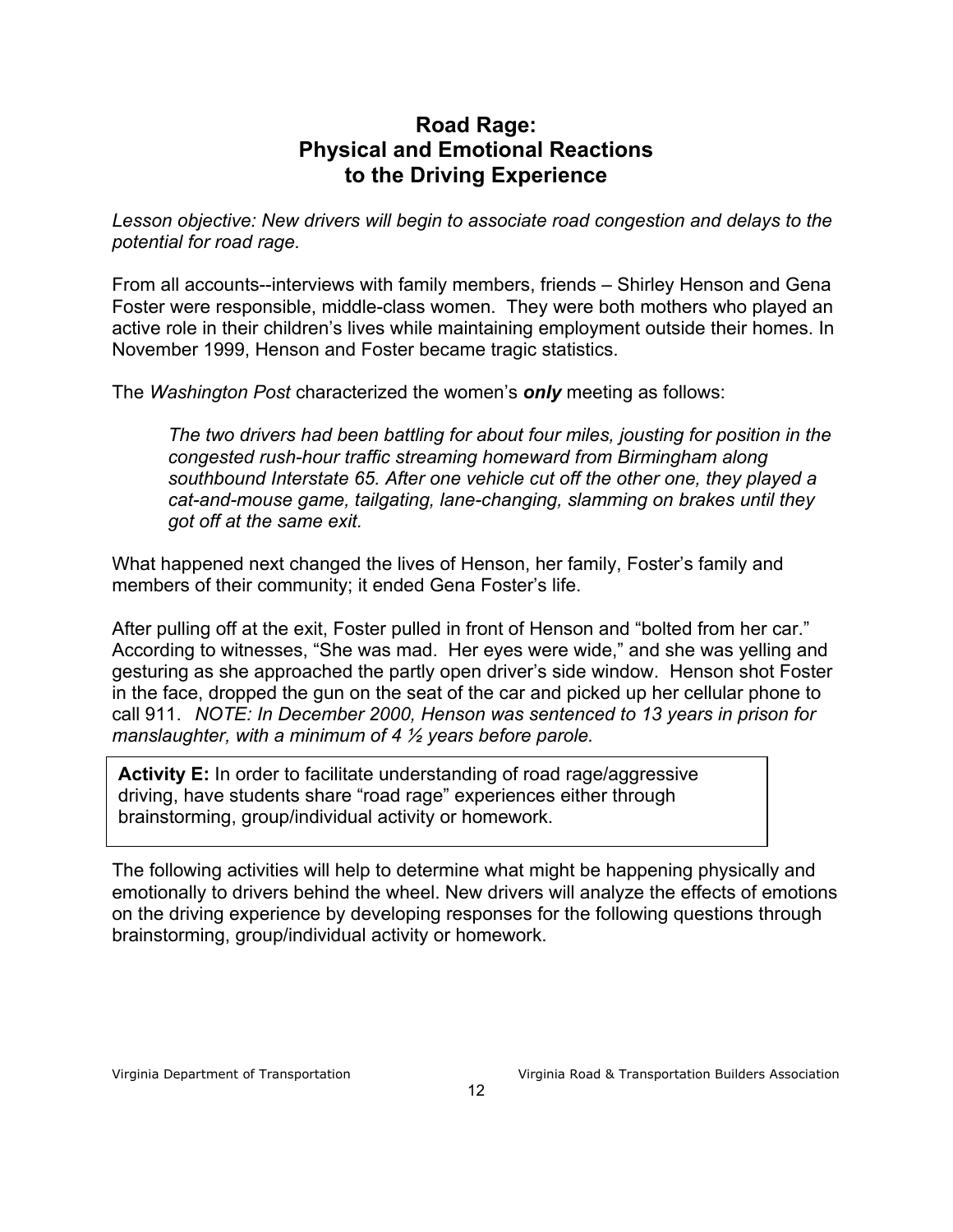# **Reactions to the Driving Experience**

**Activity F**: Either by brainstorming, group/individual activity or homework, students will answer the following and discuss as an effort to analyze the effects that emotions have on the driving experience. *(Possible responses follow) Reproducible worksheet in Appendix.* 

(1) What are some of the physical and emotional reactions you might have to driving, especially in congestion or when you are delayed?

(2) How might these reactions affect your ability to drive safely? How might these reactions affect motorists around you?

*These reactions might hinder your ability to drive safely. You might become aggressive and/or take unnecessary and unsafe risks. Motorists around you might react adversely to your actions. Your behavior, etc. might be the fuel for their "fire."* 

| What causes these reactions?<br>(3)   |                                                        |  |  |  |  |  |
|---------------------------------------|--------------------------------------------------------|--|--|--|--|--|
| Tailgaters                            | Slow drivers                                           |  |  |  |  |  |
| Lines of traffic                      | Others running lights and signs                        |  |  |  |  |  |
| People pulling in front of me in line | People driving over the lines or in and out of traffic |  |  |  |  |  |
| People speeding up and slowing down   | People who pull in front of me without enough space    |  |  |  |  |  |

(4) What are some of the possible consequences of allowing your emotional or physical reactions to affect your driving style?

*Accident resulting in property damage Injury/death to self and/or others Fines, jail time* 

(5) What can you do to control (or lessen) these reactions? *Deep breathing exercises Count to "10" Avoid eye contact Drive to somewhere safe, then stop and calm down*

(6) What is the cause/effect relationship between work zones and "road rage"? *Studies continue to be conducted to understand any possible relationship; however, no direct correlation has been discovered. Indirectly, studies have shown that emotional reactions occur as a result of unexpected delays. Delays are an aspect of highway construction and maintenance.*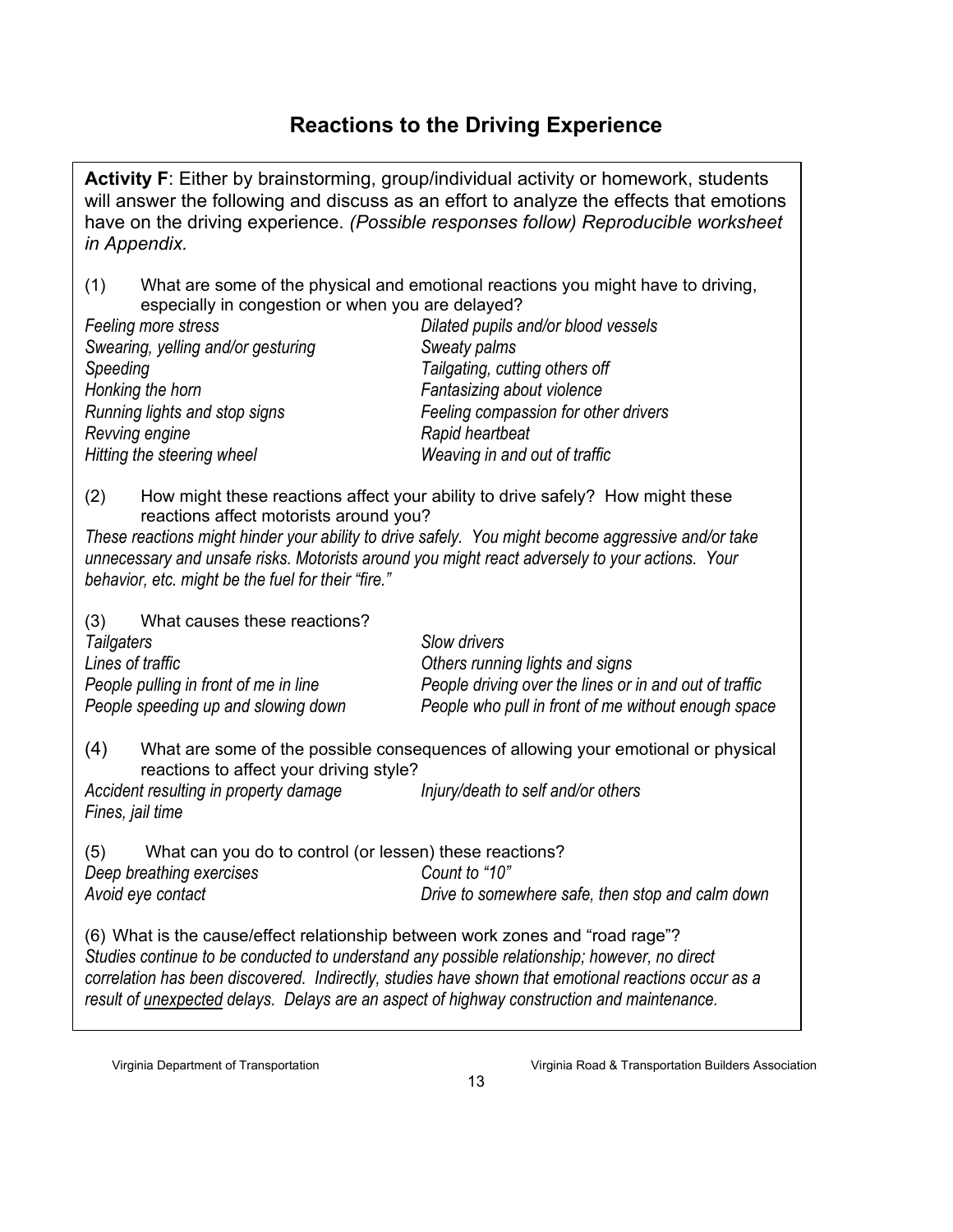**Activity G:** Use the following exercise to reinforce reading/writing/problem-solving skills while continuing to develop an understanding of the effects of emotions on the driving experience. Have new drivers determine:

- 1. what this driver might have been feeling emotionally
- 2. what physical reactions she might have been experiencing
- 3. specifically, what words identify these feelings and/or reactions
- 4. what happened to possibly create a negative driving experience

5. what could have been done to prevent (or lessen) the negative effects *(Reproducible handout in Appendix)* 

#### **Activity G: Situational problem: Aggressive Driving?**

Read the following situational problem and determine:

- what this driver might have been feeling emotionally,
- what physical reactions she might have been experiencing,
- what specific words identify these feelings and/or reactions.
- what happened to possibly create a negative driving experience, and
- what could have been done to prevent (or lessen) the negative effects.

Jackie Alexander plans to meet her friends at the mall after school on Friday. She's going to run a few errands before joining her family for a vacation weekend. As the last bell of the day sounds, she grabs her purse and leaves.

Greeting friends in the hallway, Jackie pushes open the building door and heads toward her car.

"See you in the Food Court," yells her best friend, Tara, "in about 30 minutes."

Jackie nods in acknowledgement, unlocks her car door and slides into the front seat. The fluttering of a paper under her windshield wiper draws her attention. The note from her mother reads:

*Jackie, I have to run into the office for a while before we leave. You need to pick up Nathan at school at 3:00 and take him to put Sparky in the vet's for the weekend. I will be home no later than 5:00 so we can hit the road!* 

Glancing at her watch, Jackie sees that it is already 1:15. She mutters to herself, starts the car and pulls out onto the highway.

"You need to pick up Nathan," she echoes in a singsong voice. After turning on the radio, she reaches into the back seat for her purse and cell phone. The purse drops to the back floorboard.

*(Continued on next page)*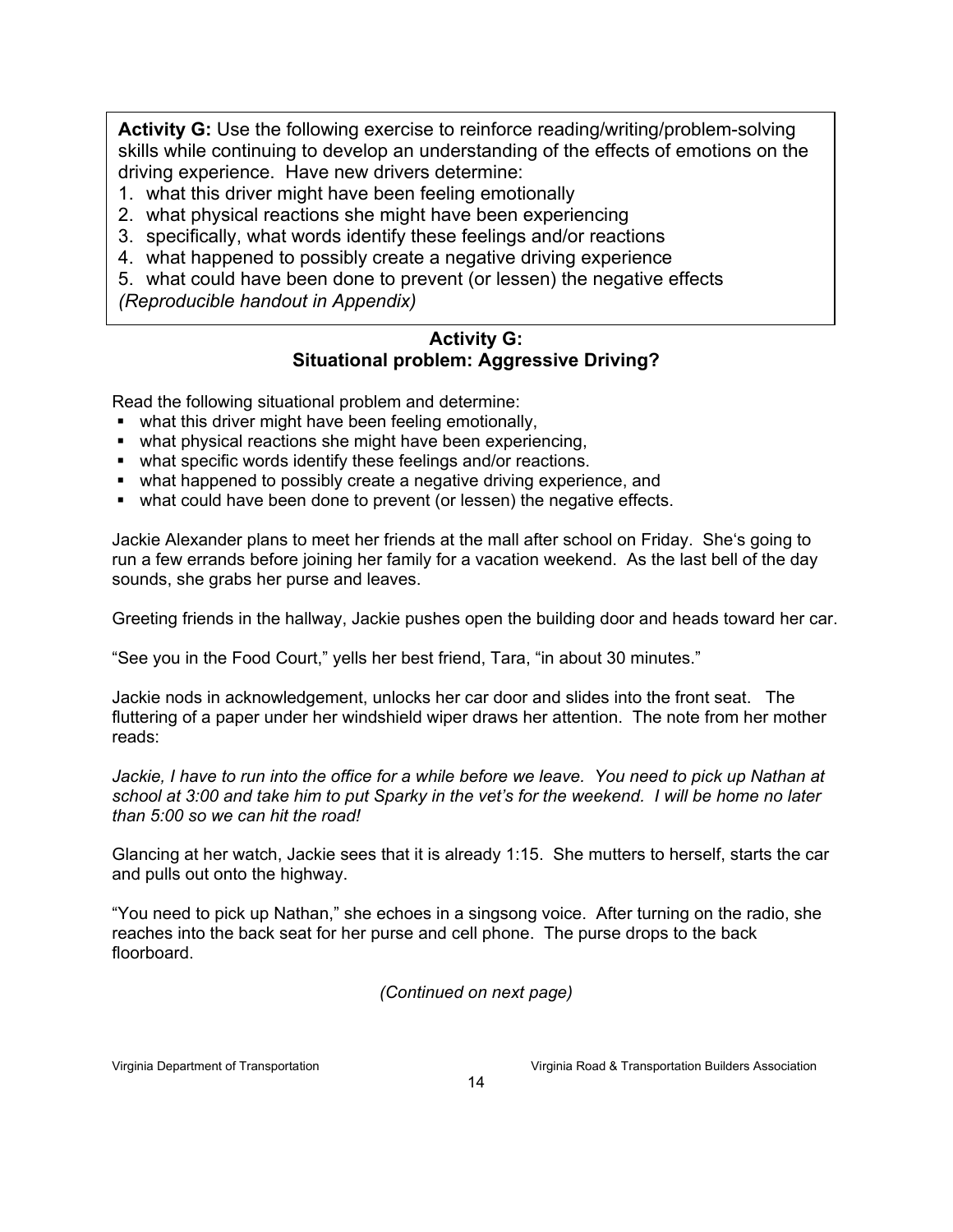"Great," she barks and leans further over.

"Honk! Honk! Honk!" The sound of a horn draws her attention back to the road.

"Get in your own lane, lady," bellows another driver from the passing lane.

Jackie turns around and drives quickly away from the angry words. As traffic slows in front of her, Jackie again reaches for the purse and phone. The purse has slid under the seat out of reach. The honking of a horn behind her causes her to pull her foot off the brake. Startled, she slams her foot down on the gas pedal and barely misses the highway flagger trying to slow her down.

Hearing a siren, she glances in her rearview mirror at the flashing lights of the police vehicle. She pulls quickly to the side to allow him to pass. The policeman pulls in behind her.

"Great! Just great! Now I'm going to be really late," she grumbles.

Forty minutes later – with ticket in hand – she pulls into the mall parking lot.

"You're late," exclaims Tara. "I'd almost given up on you."

Wildly gesturing, Jackie tells Tara about the "stupid policeman" who gave her a ticket "because the state is working on some dumb road!"

"And now," she continues, "my folks are going to kill me. I'll probably have to pay the stupid thing from my allowance and I'll never have any money for clothes and stuff."

"Forget it. Let's shop," offers her friend.

"I have to call my mom first and tell her that I can't pick up my little brother," Jackie responds while dialing her phone. "Mom, hey! I'm at the mall and I can't pick ..."

"At the mall?" her mother asks. "Didn't you get my message? You need to pick your brother up in less than an hour. What's wrong with you, Jackie?"

"I made plans to shop with Tara today. You were supposed to pick up the brat."

"We will talk about this when I get home. I don't have time for this. Get in the car and go get your brother," her mother said. "If you're at the mall you can go by and pick up Sparky first and then get your brother. Once you've taken care of that you can park that car until your father and I have had a chance to discuss your attitude."

Click! After quickly speaking to Tara, Jackie heads to her car to go do what she has been told.

#### *What happens next to Jackie? You decide.*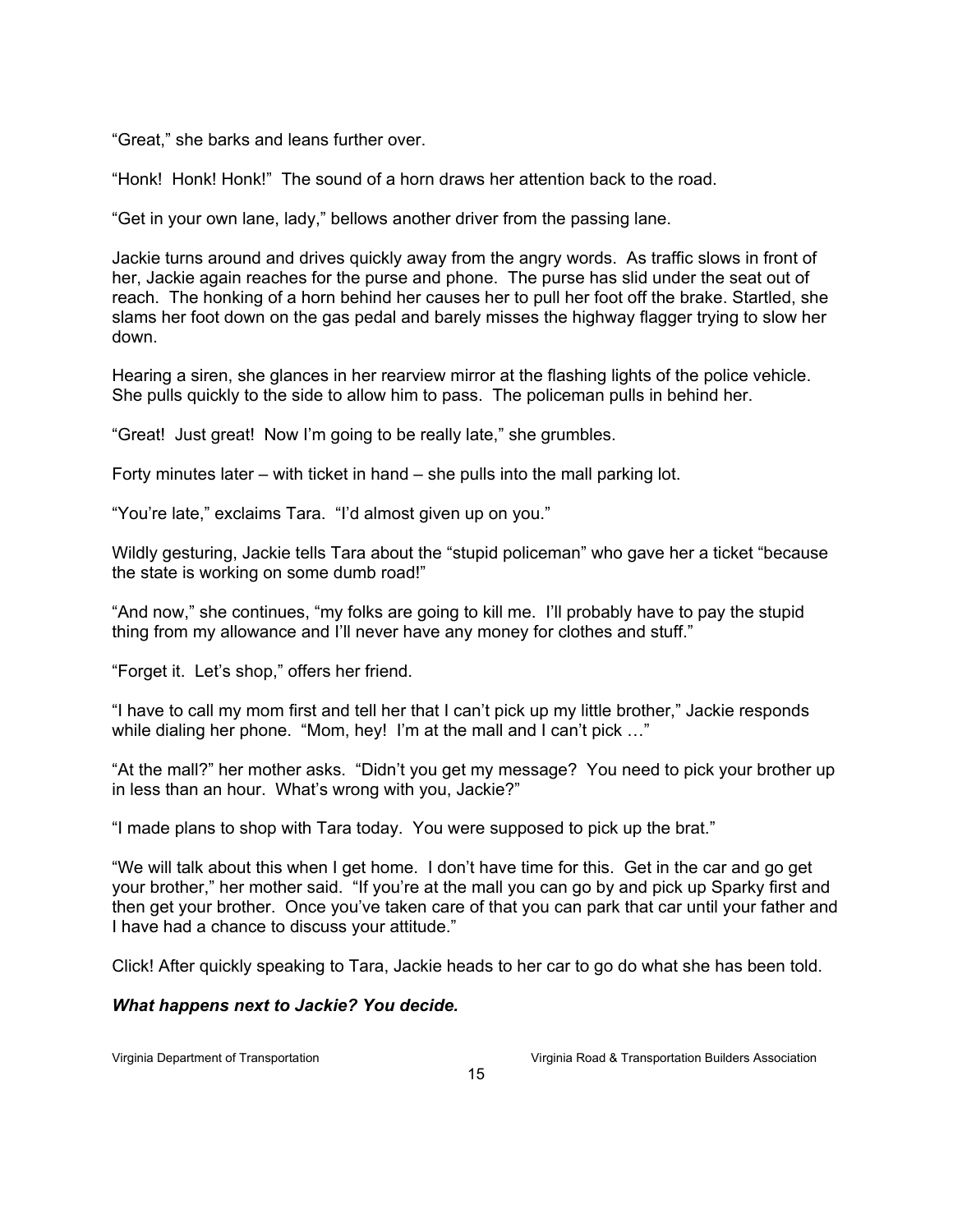## **Speed and Distance How Fast is Fast Enough?**

*Lesson Objective: To teach students the relationship between speed and distance.* 

Motorists often complain it is the delays they encounter that make them angry when they are behind the wheel. It seems simple enough: you have to go 15 miles across town to a wedding, the speed limit is 30 miles an hour, so you need 30 minutes to get there, right? If only it were so simple.

There are many variables that need to be taken into account when planning any trip. The first thing is to allow ample time. In the example above, driving through a residential area may seem easy enough but what might affect travel time? Could travel time be different on different days of the week or during different timeframes?

When you see black and white rectangular signs posted along the roadways that read: Speed Limit 25 mph, what do they mean? *(Possible responses: You can drive 25 miles per hour, You can't go any faster than 25 mph)* What do you call these signs? *(Response: Speed limit signs)* 

**Activity H:** Either in small groups or as individuals, students will produce a list of suggested criteria for determining the speed limit on roadways under various conditions – wet weather, nighttime, work zones, etc. Have students discuss the reasons for their choices.

Speed limits are determined based upon several factors, including the roadway design, location and use.

Maximum speed limits are set in the Code of Virginia. According to the Code, maximum speed limits are:

- 55 mph on interstate highways or other limited access highways with divided roadways, non-limited access highways having four or more lanes, and all state primary highways,
- 55 mph on all other highways if the vehicle is a passenger motor vehicle, bus, pickup or panel truck, or a motorcycle, or
- 45 mph if the vehicle is a truck, tractor truck, or combination of vehicles designed to transport property or is a motor vehicle being used to tow a vehicle designed for self-propulsion, or a house trailer,
- 65 mph on highways constructed pursuant to the Virginia Highway Corporation Act of 1988, rural interstate where permitted by federal law and properly signed, or other limited access highway in any county having a population of at least 45,700 but no more than 45,800 and properly signed.

*(Continued on next page)*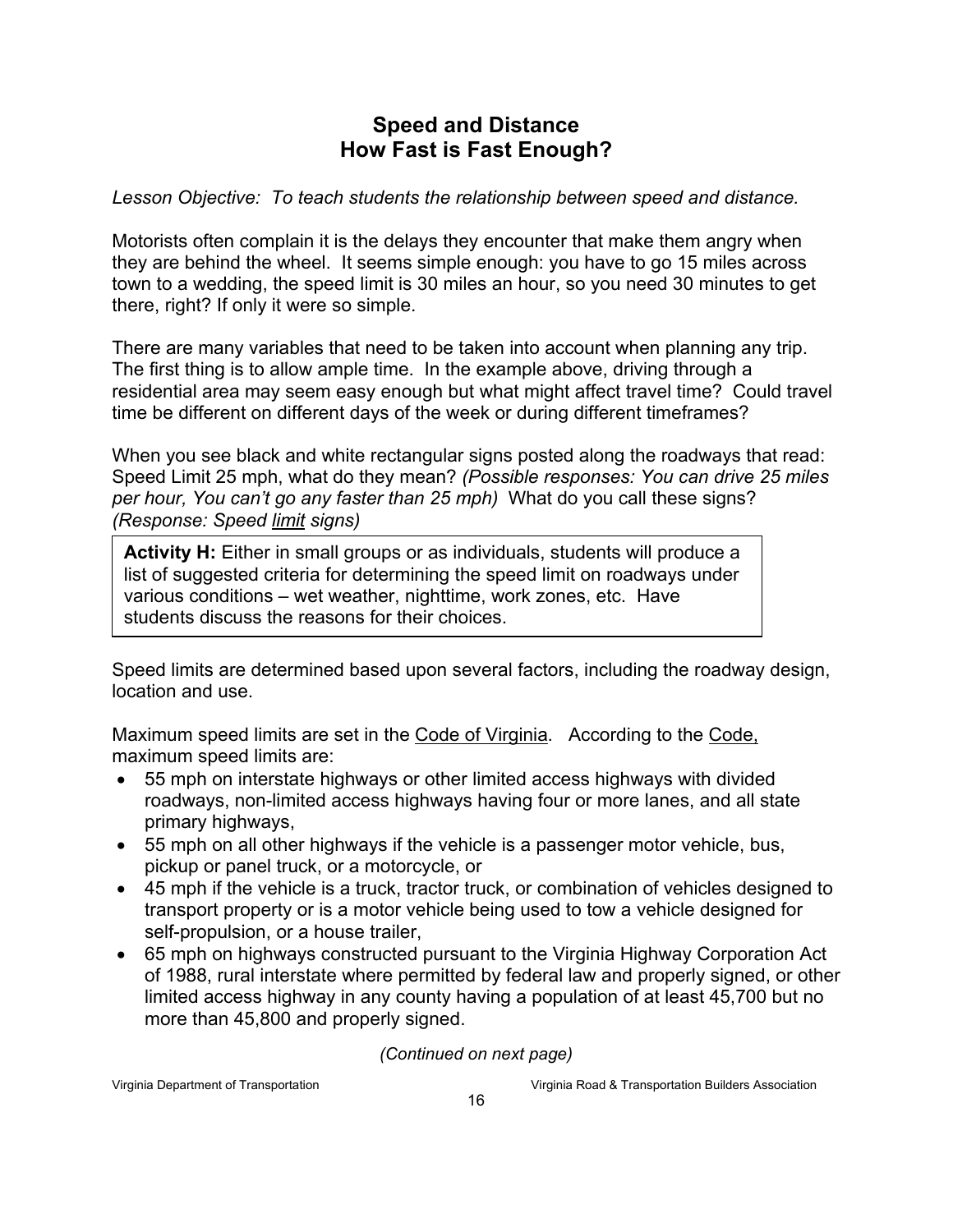- 45 mph for school buses or the minimum speed allowable on any highway other than interstate and 55 mph on interstate highways. The maximum speed limit for school buses picking up and discharging students is 35 mph between the first stop and the last stop, not including the school,
- 25 mph at school crossings,
- 25 mph in business and residential districts, except on interstate or other limited access highways with divided roadways,
- 35 mph in cities and towns, except on interstate or other limited access highways with divided roadways and in business or residential districts.

The speed limit in VDOT highway work zones is determined by VDOT's Mobility Management staff. Several factors help to set that speed:

- physical length of the work zone,
- type of work taking place and equipment used,
- topography,
- safety of crews and traveling public, and
- inconvenience to traveling public.

At times, it is in the best interest of VDOT and the public to maintain the current travel speed.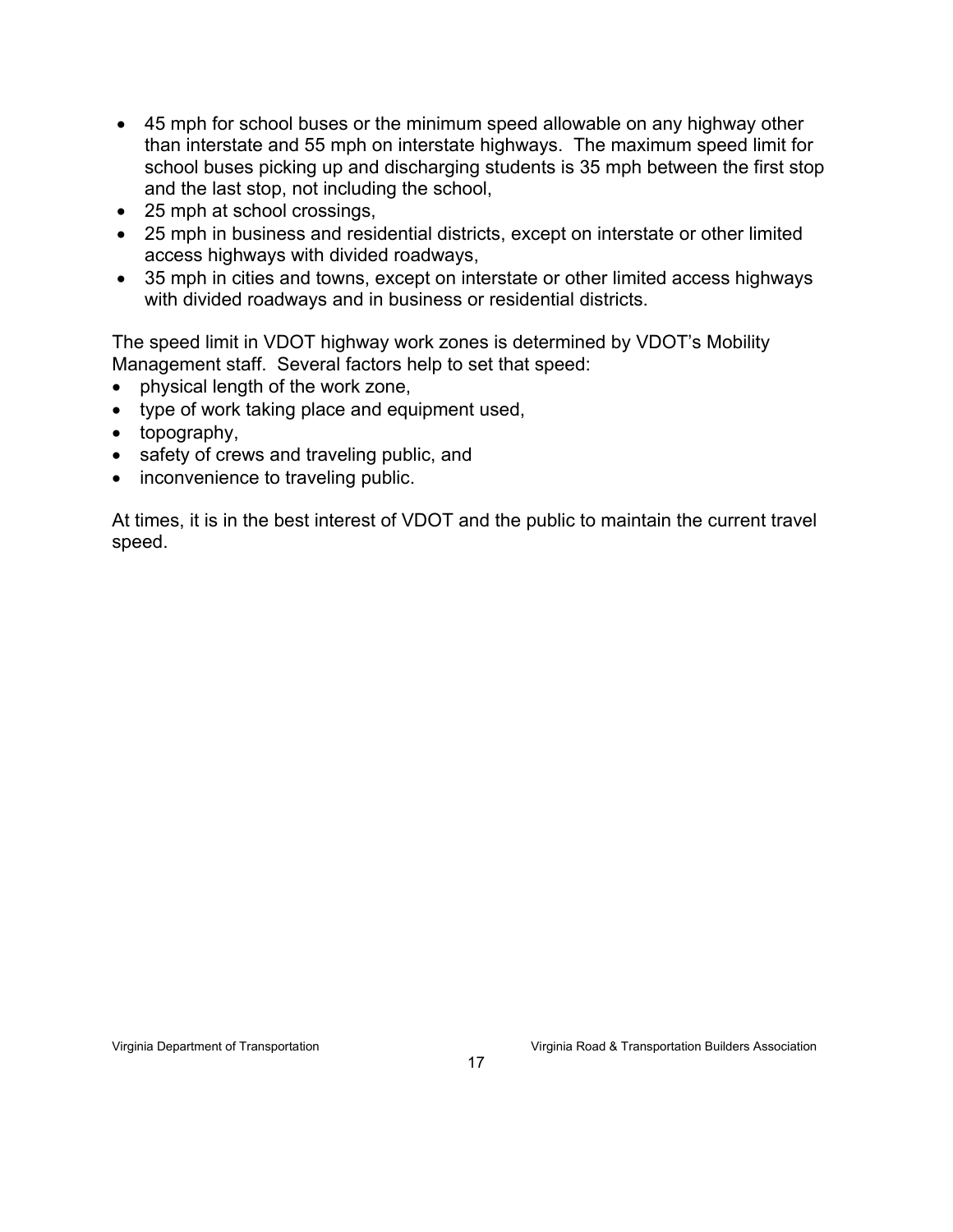# **Work Zone Safety Traffic Control Devices**

Know the Signs and the Lights

*Lesson Objective: Highway construction workers depend upon drivers to notice and obey work zone signs and directions. The goal of the following is to assist new drivers in recognizing traffic control devices and work zones and, therefore, in helping workers.*

**The #1 rule of work zone recognition**: *The color orange designates a highway work zone.* When you see orange, slow down and pay attention to the warning devices and signs.

There are four types of traffic control devices commonly used in work zone traffic control:

- ♦ Signs
- ♦ Channelizing devices
- ♦ Lighting devices
- ♦ Truck-mounted attenuators

The first device to be discussed is signs. Signs used in work zone traffic control are classified as regulatory, guide or warning. *Regulatory signs* impose legal restrictions and may not be used without permission. *Guide signs* commonly show destinations, directions and distances. W*arning signs* give notice of conditions that are potentially hazardous to traffic.

The signs with which most drivers in work zones are familiar are warning signs. These signs are normally 48" x 48" diamond-shaped with a black symbol or message on an orange background. Generally, the signs are located on the right side of the roadway or on the right and left sides of roadways divided by an 8' or greater median.

Warning signs intended for nighttime use are fabricated of fluorescent orange prismatic lens sheeting or white encapsulated lens sheeting; those intended for daytime use may be either the fluorescent orange prismatic lens sheeting or an approved flexible sign material.

Advance warning signs are spaced according to highway speeds. Why does the speed of travel affect the placement of these signs? Spacing information follows:

| Urban street with 35 mph or less posted speed              | $250'$ +        |
|------------------------------------------------------------|-----------------|
| Roadway with 45 mph or less posted speed                   | $350' - 500'$   |
| Roadway with greater than 45 mph posted speed (non-limited | $500' - 800'$   |
| access)                                                    |                 |
| Limited Access Highways                                    | $1000' - 1500'$ |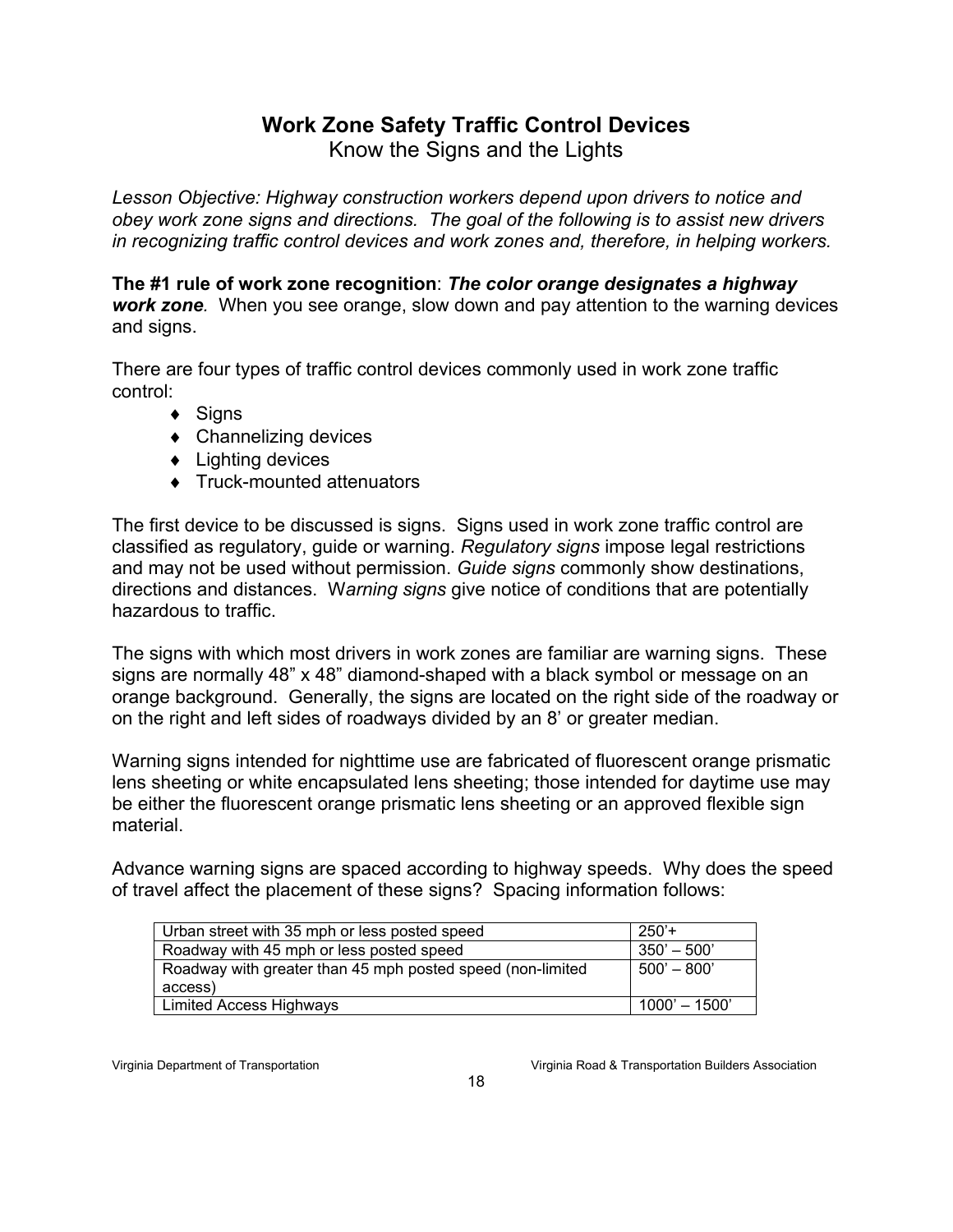Channelizing devices are used to warn drivers of hazards in work zones, to protect workers, and to safely guide and direct drivers past the hazards. Channelizing devices include cones, tubular markers, drums, temporary raised islands, and barriers. The most common channelizing device used in short-term work sites is the traffic cone.

Traffic cones must be orange in color and a minimum of 36" tall. Those used at night must be marked with reflective materials of designated widths placed at designated points.

Other channelizing devices include tubular markers, drums and barricades. Tubular markers are also orange and 36" tall. They are used to mark lanes for both short- and long-term work sites. The drums are 36" tall and a minimum of 18" wide. They are marked with orange and white stripes six inches wide and are used to delineate unmanned work areas. One of the keys to barricades is the stripes on the rails. The stripes slope downward at an angle of 45 degrees in the direction traffic is to pass.

Like signs, channelizing devices are spaced based on the posted speed and the location of the work zone to make it apparent that the roadway or work area is closed to traffic.

Typical lighting devices used for short-term construction, maintenance, and utility work are designed to supplement signs and channelizing devices. Lighting devices include warning lights, vehicle lights and flashing arrow panels. For vehicles, lighting enhances their recognition factor as a slow-moving hazard.

When a lane and/or partial ramp closure occurs on roadways of four or more lanes with a posted speed limit of 45 mph or greater, a truck-mounted attenuator (TMA) vehicle is required. Other situations may require the use of the TMA and the decision to do so is the responsibilty of each VDOT District Traffic Engineer. The TMA is placed 50' – 100' in front of the first work crew, equipment or hazard that motorists encounter. At least one rotating amber light or high-intensity amber strobe is also used when the TMA is functioning.

To test the students' understanding of the use of work zone safety traffic control devices, allow students to complete the following exercise either as individual or group work, in class or as homework.

*(Continued on next page)*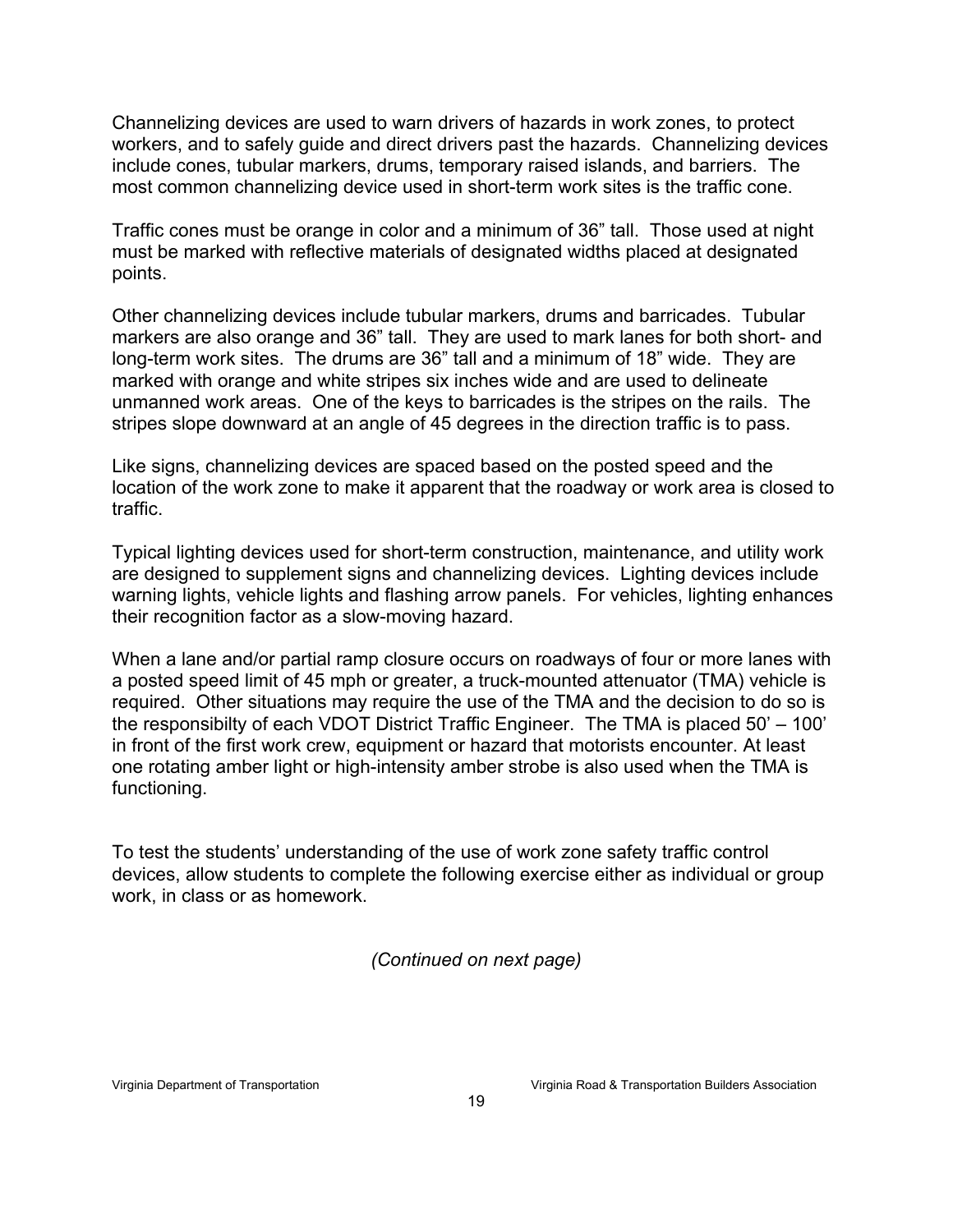# **Activity I: Work Zone Safety Traffic Control Devices**

To measure your understanding of work zone safety traffic control devices, respond appropriately to each of the following statements:

- 1. The four types of traffic control devices commonly used in work zone traffic control are: *Signs Channelizing devices Lighting devices Truck-mounted attenuators*
- 2. Symbols and messages on warning signs are *black* on an *orange* background.
- 3. Three types of signs are used in work zone traffic control.

*Regulatory* signs impose legal restrictions and may not be used without permission.

*Guide* signs show destinations, directions and distances.

*Warning* signs give notice of conditions that are potentially hazardous to traffic.

- 4. The spacing of advance warning signs is determined by *highway speed*.
- 5. The direction of the stripes on barricades indicate the *direction in which traffic is to pass.*
- 6. Channelizing devices include *cones* and *tubular markers*. *(Drums, temporary raised islands and barriers are also acceptable answers.)*
- 7. The most commonly used channelizing device is the *traffic cone.*
- 8. Warning signs are normally *diamond* -shaped.
- 9. *Fluorescent* orange prismatic lens sheeting is used to fabricate signs used at night.
- 10. To delineate unmanned work areas, *barrels* are used.
- 11. Most channelizing devices are a minimum of *36"* tall.
- 12. Warning signs normally are placed on the *right* side of the street or highway.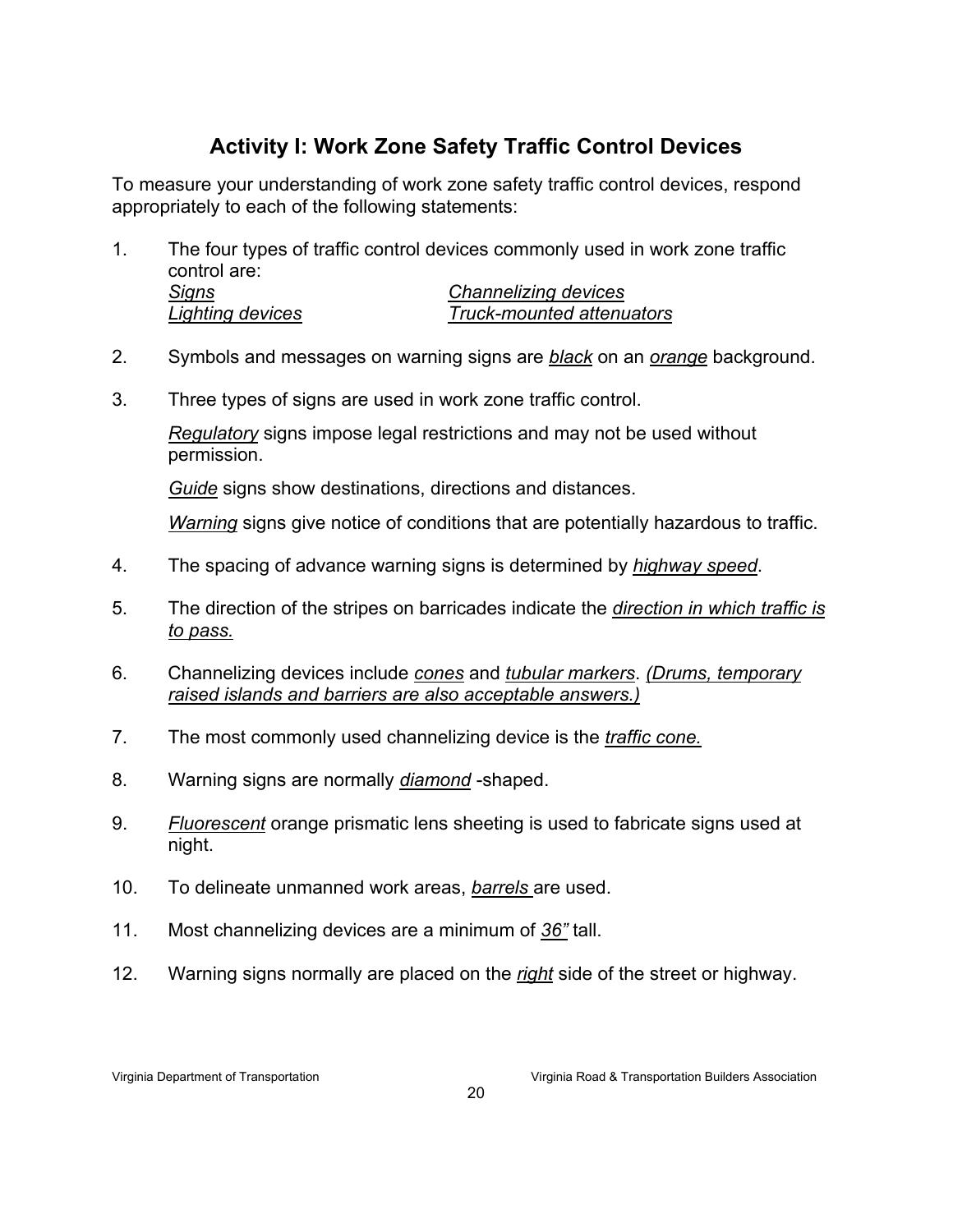#### **Activity J: Answer Key Instructions: Match the device to the description**



- A. Indicates a travel lane is occupied. *Fifth sign – four lights at corners*
- B. Indicates that all lanes shift to the right. *First sign – three arrows*
- C. Indicates that the center lane is closed, move or merge right or left. *Third sign – double-ended arrow*
- D. Indicates that there is a flagger ahead directing the flow of traffic through the work zone. *Last sign – flagger figure and 500 feet*
- E. Indicates that the right travel lane is ending requiring the driver to merge left. *Fourth sign – straight left side, angled right side*
- F. Indicates that the roadway is divided ahead. *Second sign – curved opposing arrows around divider*
- G. Indicates that there is opposing traffic in each lane. Used when one roadway of a normally divided highway is closed. *Sixth sign – straight opposing arrows*

 $21$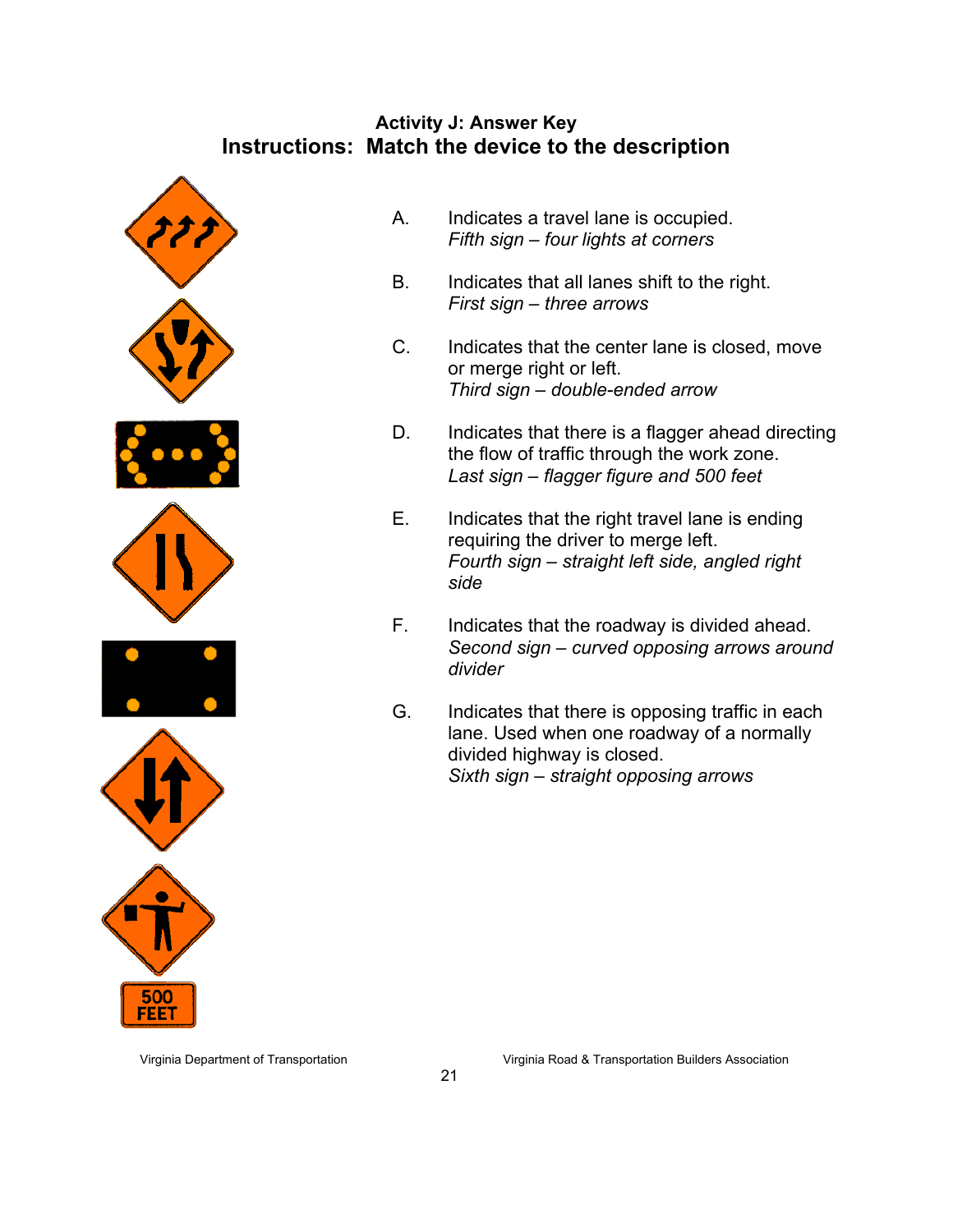## **Preparing to Drive: Before You Go!**

*Lesson Objective: To learn how to plan routes and gather information to avoid delays.* 

When your alarm goes off in the morning, what is the first thing you do? Do you get up, run out the door and head off to school?

That's not likely. You have a routine schedule you follow and you may not even be aware that you do so.

#### **Activity K:**

List *in order* the first ten things you do upon awakening each school morning. (*Allow several students to read lists (or partial lists) aloud and for others to add things they might have missed to their lists.)*

You should now recognize that you have a pattern you follow. You have established certain habits that begin your day. It is important to establish a routine in which you begin each driving experience.

**Activity L:** *Allow students to brainstorm the following questions* 

How can you prepare for the presence of highway work zones? What steps can be taken to mitigate inconvenience?

One of the first steps you can take to deal with work zones is to know their locations. Many newspapers run weekly "road reports" or work zone columns; numerous radio stations do daily traffic reports. VDOT provides information on the Web at VirginiaDOT.org. Live traffic camera images in certain urban areas, such as Washington, D.C. and Hampton Roads, can be viewed on this site or on a number of television outlets. VDOT also publishes a "Road Construction Ahead" brochure highlighting projects on major roadways throughout the state. Other opportunities for information may be available in your area.

If you know a work zone is going to create delay, leave home early. Allow extra time. Use an alternate route or public transportation. In short, plan ahead.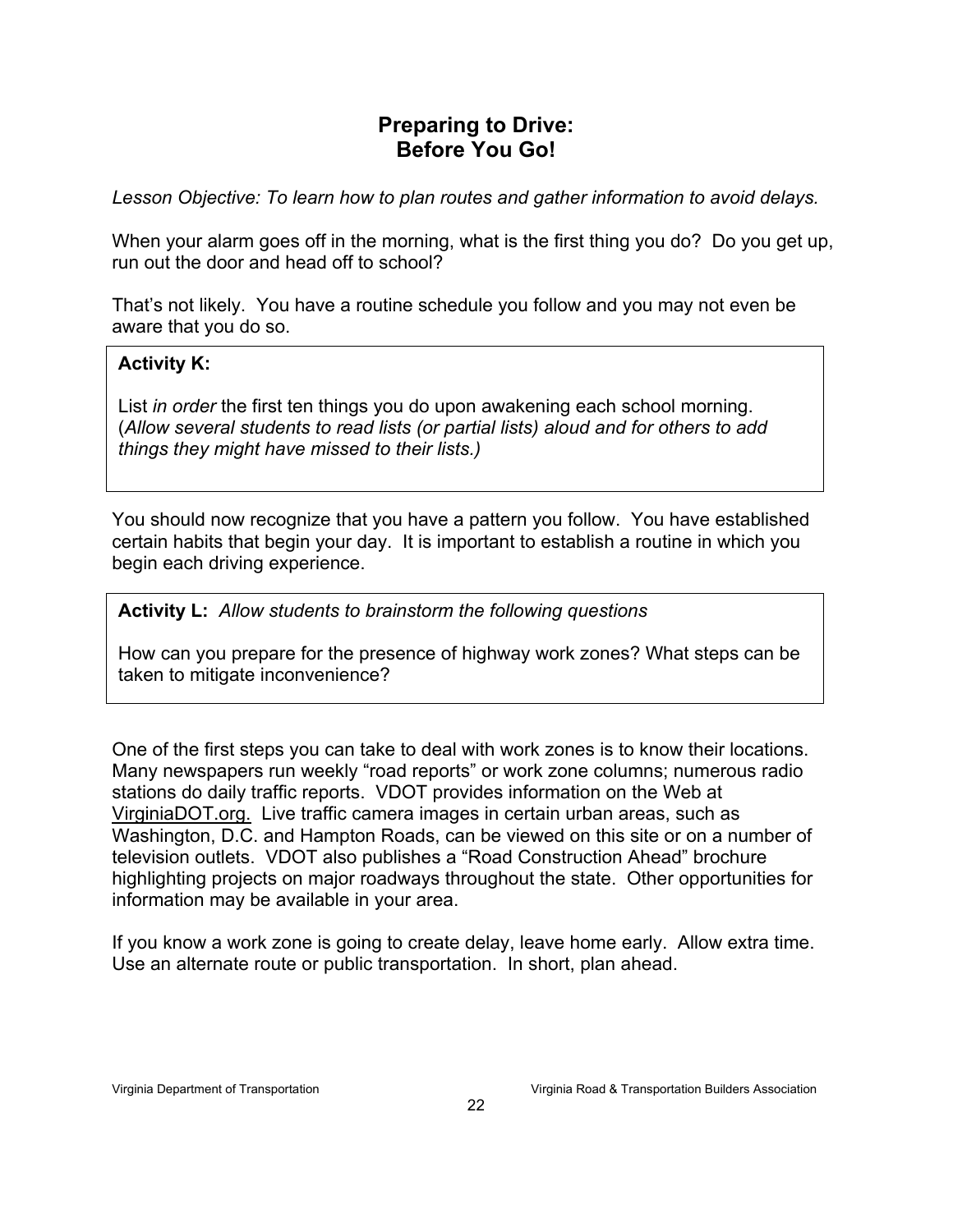# **Appendix**

# **Reproducible worksheets:**

| Activity B: "A Sudden Change of Plans"                      | 24        |
|-------------------------------------------------------------|-----------|
| <b>Work Zone Statistics</b>                                 | $25 - 27$ |
| <b>Activity C: Complete Sentences and Word Puzzle</b>       | 28-29     |
| Activity F: Physical and Emotional Reactions to Driving     | 30        |
| Activity G: Situational Problem: Aggressive Driving?        | $31 - 32$ |
| <b>Activity I: Work Zone Safety Traffic Control Devices</b> | 33        |
| Activity J: Match the device to the description             | 34        |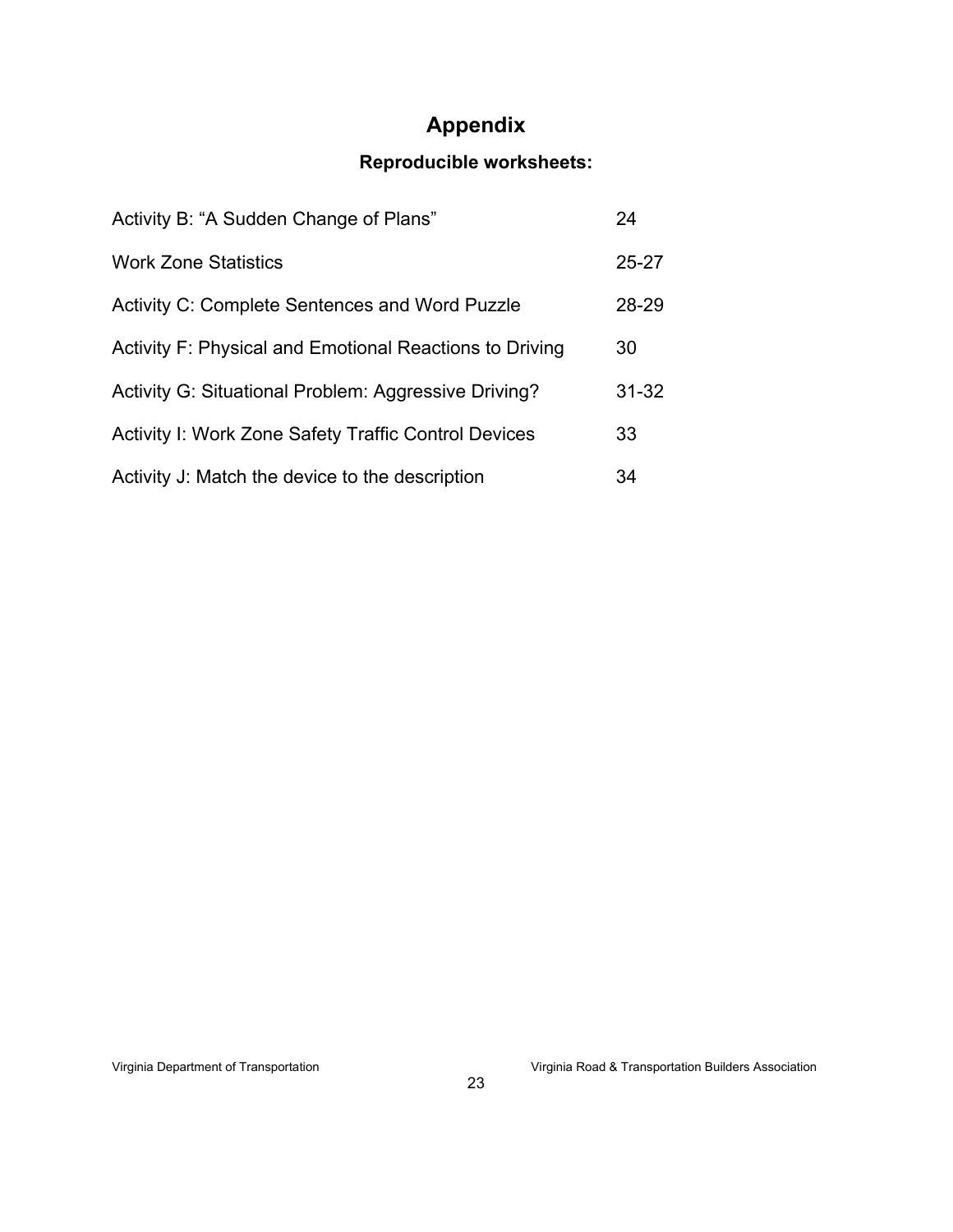### **Activity B: Work Zone Safety "A Sudden Change of Plans"**

- (1) What are the Three R's of work zone safety?
- (2) What is a work zone and how is one recognized?
- (3) What are some of the distractions you might encounter in work zones?
- (4) How should you react in a work zone to manage the risks?
- (5) If you have an accident in a work zone and someone is hurt or killed, what penalty or penalties might apply?
- (6) What is the penalty for speeding in a work zone?
- (7) Reviewing the statistics provided, what trend(s) is/are occurring in work zone safety? Why?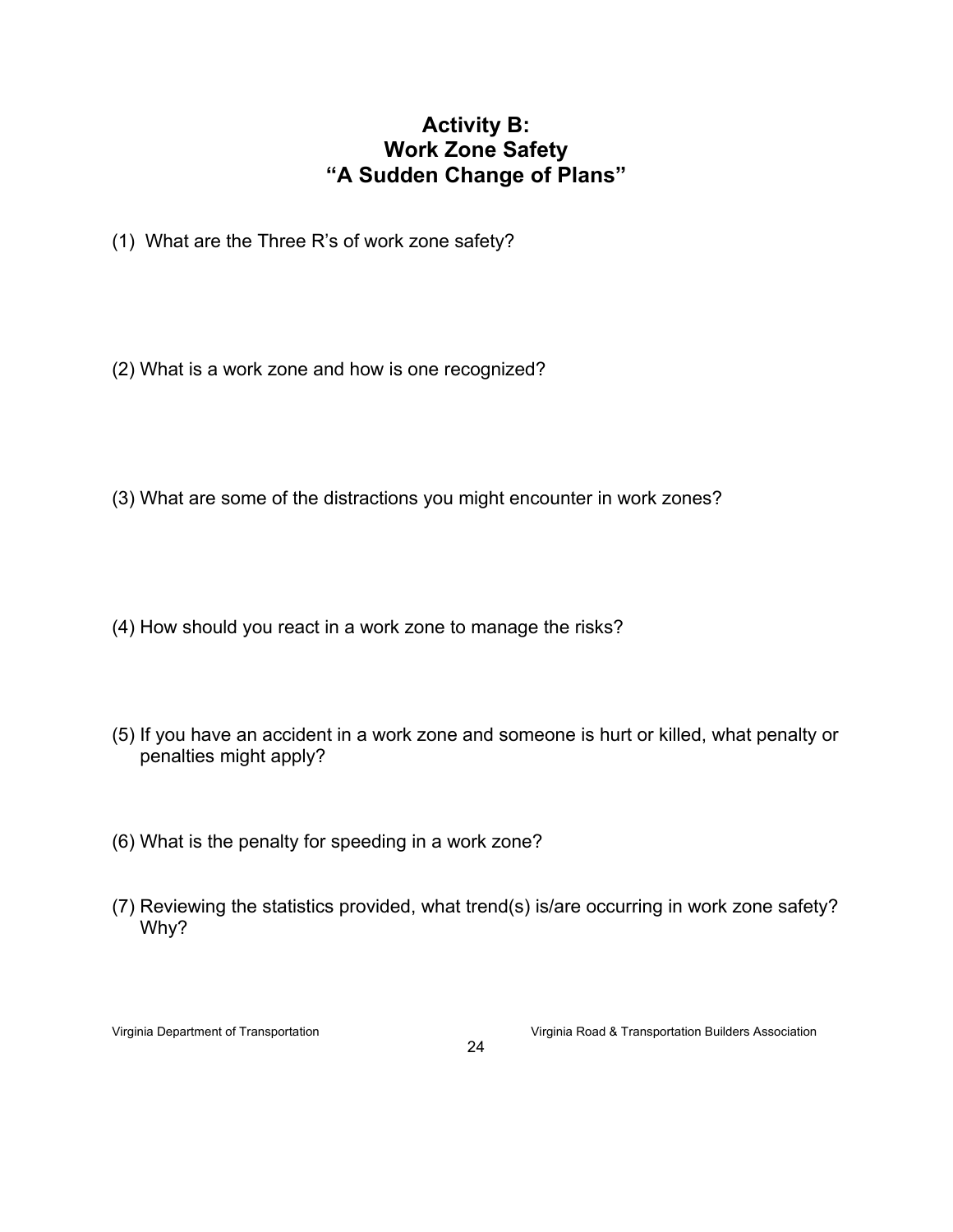# **Work Zone Statistics**

# **Work Zone Crashes/Injuries on State Roadways from 1999-2003**



# **Work Zone Fatalities on State Roadways from 1999-2003**

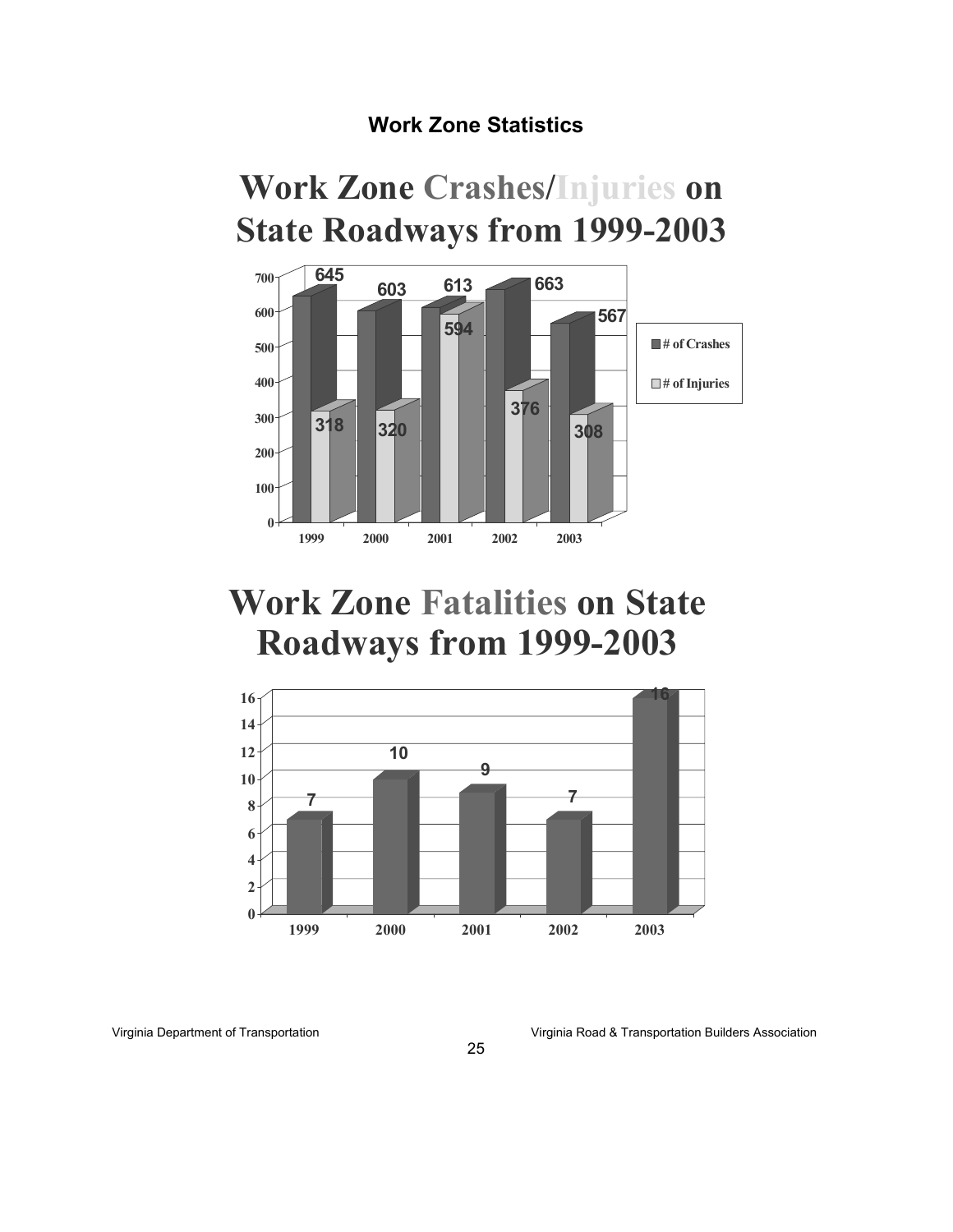#### **Virginia Work Zone Crash Statistics 2003 Statewide Summary**

| <b>VDOT DISTRICT</b> | # OF CRASHES | # OF INJURIES | # OF FATALITIES |
|----------------------|--------------|---------------|-----------------|
| <b>Bristol</b>       | 37           | 27            | $\mathbf 0$     |
| Culpeper             | 26           | 10            | 1               |
| Fredericksburg       | 26           | 12            | 1               |
| <b>Hampton Roads</b> | 22           | 20            | 1               |
| Lynchburg            | 20           | 6             | $\overline{2}$  |
| Northern Virginia    | 224          | 110           | 5               |
| Richmond             | 102          | 64            | 6               |
| Salem                | 86           | 48            | $\overline{0}$  |
| Staunton             | 24           | 11            | $\overline{0}$  |
| <b>TOTAL</b>         | 567          | 308           | 16              |

Crashes 567 Injuries 308 Fatalities 16

 $\overline{\phantom{a}}$ \* Figures are unavailable at this time.

#### **-VDOT Districts include these counties and cities**:

**Bristol:** Bland, Buchanan, Dickenson, Grayson, Lee, Russell, Scott, Smyth, Tazewell, Washington, Wise, Wythe.

**Culpeper:** Albemarle, Culpeper, Fauquier, Fluvanna, Greene, Louisa, Madison, Orange, Rappahannock.

**Fredericksburg:** Caroline, Essex, Gloucester, King George, King and Queen, King William, Lancaster, Mathews, Middlesex, Northumberland, Richmond, Spotsylvania, Stafford, Westmoreland.

**Hampton Roads:** Accomack, Greensville, Isle of Wight, James City, Northampton,

Southampton, Surry, Sussex, York; cities of Chesapeake, Emporia, Hampton, Newport News, Norfolk, Poquoson, Portsmouth, Suffolk, Virginia Beach, Williamsburg.

**Lynchburg:** Amherst, Appomattox, Buckingham, Campbell, Charlotte, Cumberland, Halifax, Nelson, Pittsylvania, Prince Edward.

**Northern Virginia:** Arlington, Fairfax, Loudoun, Prince William.

**Richmond:** Amelia, Brunswick, Charles City, Chesterfield, Dinwiddie, Goochland, Hanover, Henrico, Lunenburg, Mecklenburg, New Kent, Nottoway, Powhatan, Prince George.

**Salem:** Bedford, Botetourt, Carroll, Craig, Floyd, Franklin, Giles, Henry, Montgomery, Patrick, Pulaski, Roanoke.

**Staunton:** Alleghany, Augusta, Bath, Clarke, Frederick, Highland, Page, Rockbridge, Rockingham, Shenandoah, Warren.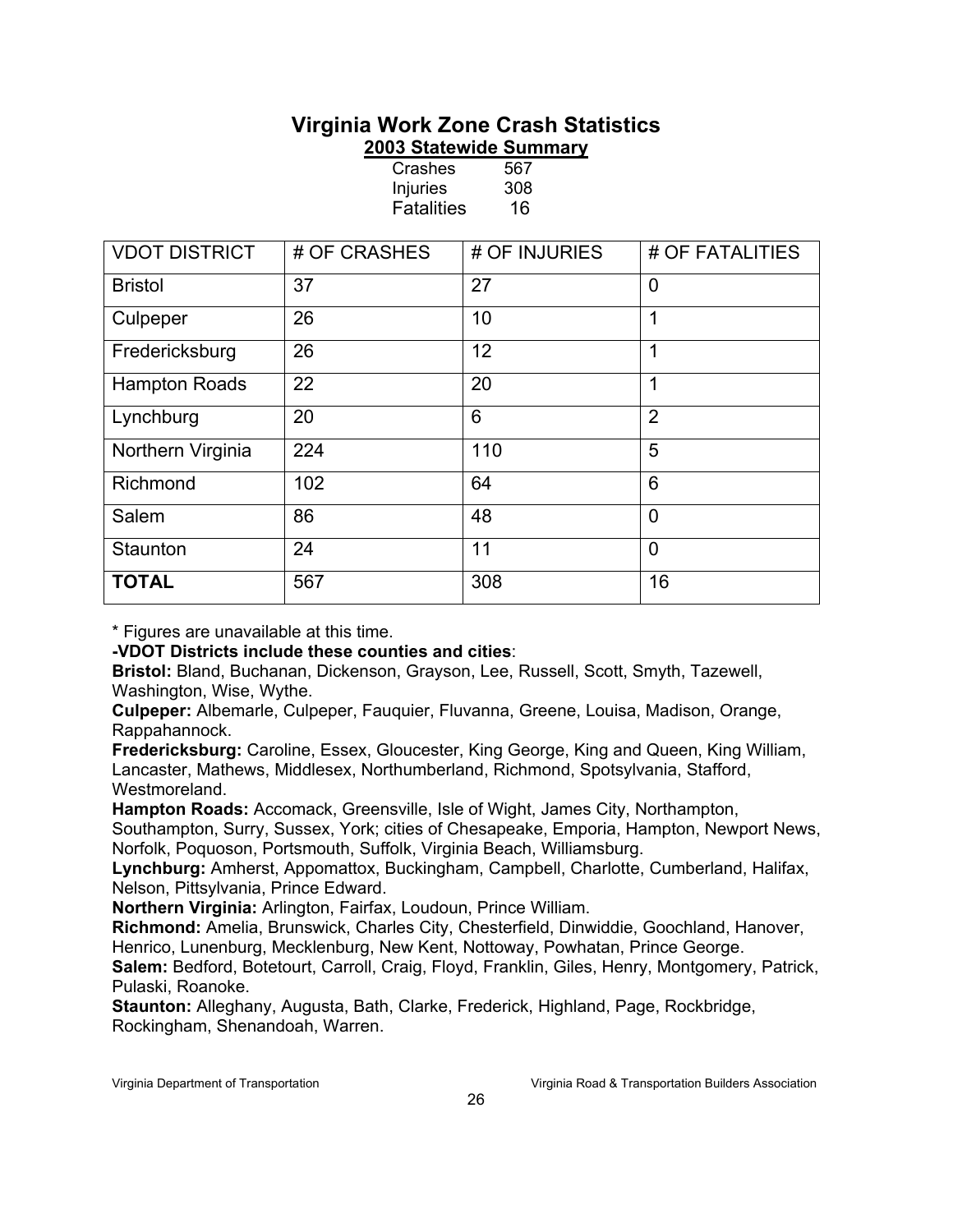# **Work Zone Safety Statistics and Fact Sheet**

#### **Top Five Offenses Charged in 2003 Work Zone Crashes:\***

- 6. Following Too Close
- 7. Reckless Driving General
- 8. Failure to Maintain Control
- 9. Failure to Yield Right-of-Way
- 10. Improper Lane Change

#### **Type of Roadway Where 2003 Work Zone Crashes Occurred:\***

- 4. Primary (41.3%)
- 5. Interstate (36.7%)
- *6.* Secondary (22.0%) *(In Virginia, these are non-interstate roads numbered 600 and higher)*
- On average from 1999-2003, 14.2% of the fatalities resulting from crashes in work zones were non-motorists (pedestrians and bicyclists). #
- Approximately 48,000 people per year are injured as a result of motor vehicle crashes in work zones. #
- Between 1999 and 2003, almost half of all work zone crashes occurred during the day and about 70% of fatal, large-truck work zone crashes occurred during the day. #
- During the same timeframe, almost 64% of work zone crashes occurred on weekdays. **#**

*Nationwide Work Zone Fatalities for a 10-Year Period: ^*

| 828  |
|------|
| 789  |
| 717  |
| 693  |
| 772  |
| 872  |
| 1026 |
| 989  |
| 1186 |
| 1023 |
|      |

\* Highway Traffic Records Inventory System (VDOT)

# http://www.atssa.com/public/downloads/CMZONE03.PDF **^**National Center for Statistics and Analysis, http://www-nrd.nhtsa.dot.gov/departments/nrd-30/ncsa/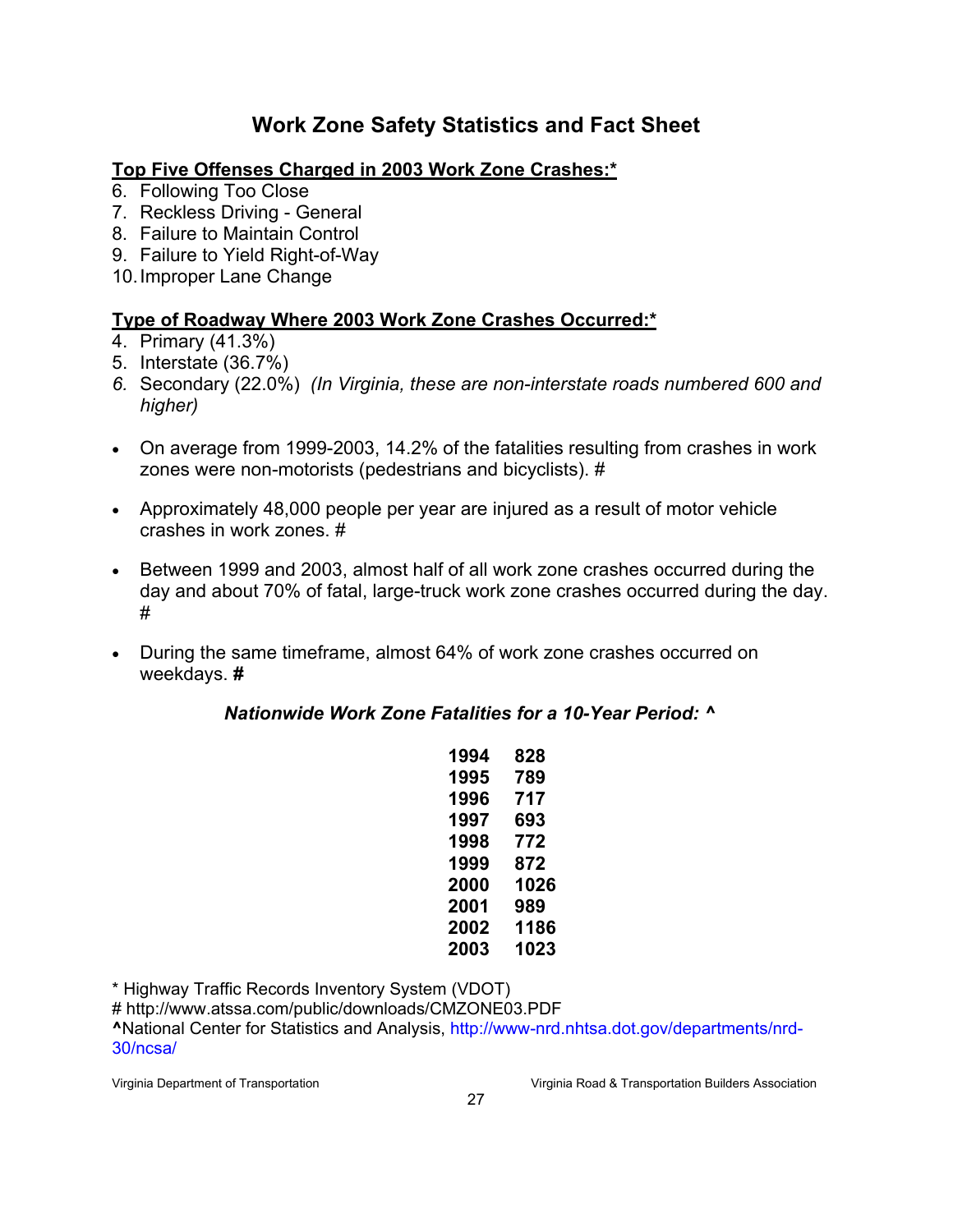#### **Activity C:**

### **Complete sentences below. Locate and circle underlined words in puzzle.**

2. An individual's anger behind the wheel may escalate to the point of

*\_\_\_\_\_\_\_\_\_\_\_*. (Two words, appear together in puzzle)

1. **Indeed impairs a driver's ability to drive.** 

- 3. The Virginia Department of **Digitize 10** builds and maintains roads throughout the Commonwealth. 4. The color *\_\_\_\_\_\_\_\_\_\_* on warning signs alerts motorists to highway construction/maintenance zones ahead. 5. A \$500 *\_\_\_\_\_\_\_\_\_\_* may be levied on drivers exceeding the posted speed in a highway work zone. 6. A driver's license is a *\_\_\_\_\_\_\_\_\_\_*, not a right. 7. State troopers in helicopters monitor speed limits on major highways. The slang term for one of these is "a *\_\_\_\_\_\_\_\_\_\_\_* in the air." 8. When you are behind the wheel, you are *\_\_\_\_\_\_\_\_\_\_* for your safety and that of others around you. 9. Road crews wear safety *\_\_\_\_\_\_\_\_\_\_\_*, including hard hats and vests as protection and to alert motorists to their presence. 10. More vehicles on the highways may result in increased *\_\_\_\_\_\_\_\_\_\_\_*. 11. The work zone is the highway worker's *\_\_\_\_\_\_\_\_\_\_*. 12. Traffic signals, cones and barriers are safety control **\_\_\_\_\_\_\_\_\_\_**. 13. Don't change lanes or \_\_\_\_\_\_\_\_\_\_\_ in highway work zones. 14. There are two types of highway work zones, stationary and 15. Stop signs are red in color and \_\_\_\_\_\_\_\_\_\_\_ in shape. 16. Traffic signals are \_\_\_\_\_\_\_\_\_\_\_, amber and green in color. 17. The goal of every student in Drivers' Education is to earn a \_\_\_\_\_\_\_\_\_\_\_. 18. With the popularity of cell phones increasing, driver has become a greater problem. 19. The Virginia Road and Transportation Builders Association (\_\_\_\_\_\_\_\_\_\_) is comprised of contractors, suppliers and engineers involved in Virginia's transportation construction industry. 20. \_\_\_\_\_\_\_\_\_\_ is no accident! 21. **Example 21.** Workers – Give 'em a Brake!
- 22. In the Commonwealth of Virginia, the Department of The Vehicles issues driver's licenses.
- 23. Unless otherwise posted, maintain your vehicle's when traveling through highway work zones.
- 24. Be \_\_\_\_\_\_\_\_\_\_\_\_\_\_ for the unexpected when traveling on our highways.
- 25. Statistically, a \_\_\_\_\_\_\_\_\_\_\_ is more likely to be injured in a work zone accident than a highway worker.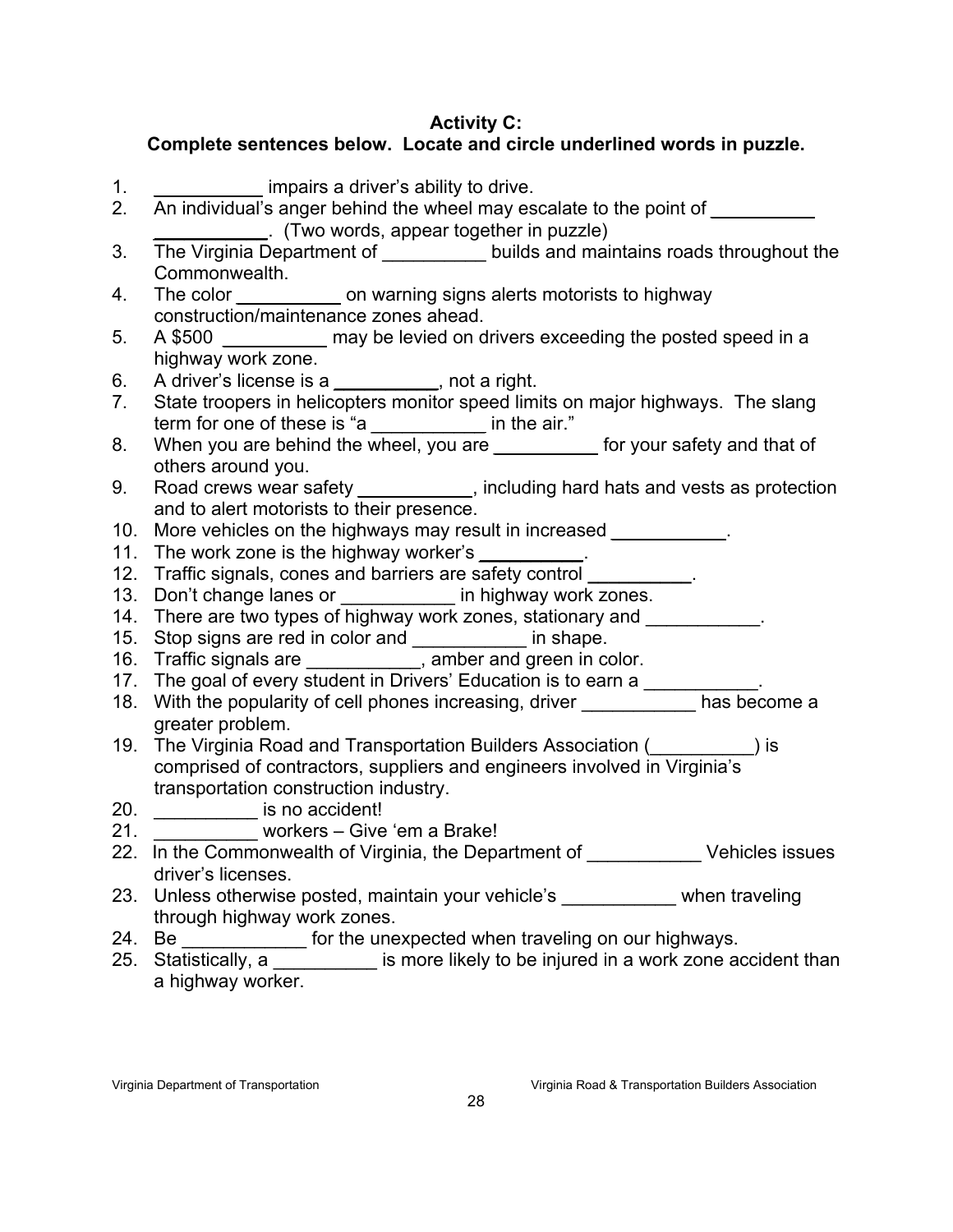# **Activity C:**

| Е | X | R | S | A | F | Е |   |   |   | J | D | O | M        | С | A | Z        | V | G | A |
|---|---|---|---|---|---|---|---|---|---|---|---|---|----------|---|---|----------|---|---|---|
| N | Κ | Y |   | U | S | N | Ω |   |   | S | Е | G | N        | Ω | С |          | R | Y |   |
|   | D | C | R | Q | E |   | N | F |   | М | Ω |   | $\Omega$ | R |   | S        | т | P | C |
| F | Κ | Y |   | B | Q | G | Е | A | Z | D | Х | S | Е        | J |   | R        | в | D | O |
| U | С | R | F | S | U | С | Е | Κ | R | Κ | С | F | V        | U |   | Е        | A |   | Н |
| L | E | Н |   | B |   | Y | Н |   | P | B | N | Y | Z        | F | N | S        |   | J | O |
| D | U | J | Κ | F | P | U | M | B |   | O | Κ |   | N        | B | D | P        |   | B |   |
| B | Н |   | F | O | М | S | H | М |   | V | R | O | D        | S | С | $\Omega$ | A | Q | Е |
| L | D | Ω | M | н | Е | Z | R | T | P | C |   | P | E        | C | J | N        |   | S | R |
| Е | P | С | D |   | N | O | N | O | Y | T |   | R | Е        | N | Κ | S        | F | М | S |
| N |   | Τ | Н | J | T | Е | G | F | A | N | Κ | Y | P        | U | D |          | J | В | Y |
| C | M | A | S | B | T | G | T |   | W | D | R |   | S        | Е | F | B        | Κ | V | Κ |
| D | Y | G | C | Т | Κ | B | R | С | Н | Κ | R | Μ | R        | Н | Z |          | Α | Q | F |
| R | N | O | A | F | Е | O | D | W | G | C | S | A | X        | F | Y | Е        | S | M |   |
| O | С | N | K | V | P | R |   | Z |   | в | P | O | G        | N | В | D        | Μ | O | G |
| Τ |   | A | Е | S | Z | A | X | Κ | Н | Е | Y |   | Q        | E | U | Κ        | Н | B | J |
| O | P |   | N | A |   | N | D | S | R | н | F | Κ | D        | С | Y | N        | U |   | S |
| M | D | A | C | F | Н | G | C | P | Κ | N |   | Е | S        | N | Е | С        |   |   | Κ |
| Q | R |   | S | M | D | Ε | V |   | С | Е | S | R | T        |   |   | B        | N | Е | P |
| Τ | J |   |   | B | Κ | С | Χ | N | G | F | F |   | J        | B | E | A        | R | Н | U |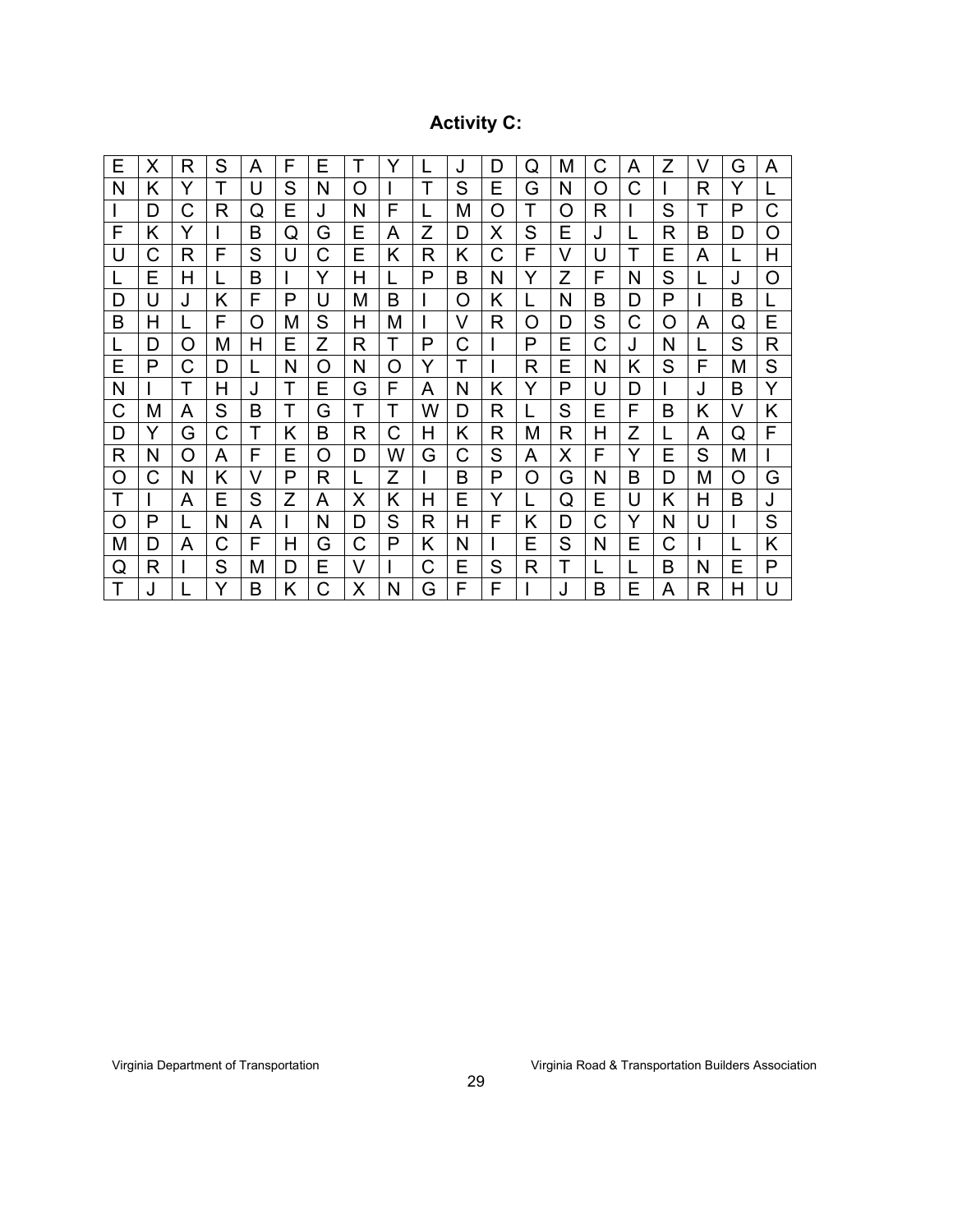#### **Activity F: Physical and Emotional Reactions to Driving**

- (1) What are some of the physical and emotional reactions you might have to driving. especially in congestion or when you are delayed?
- (2) How might these reactions affect your ability to drive safely? How might these reactions affect motorists around you?
- (3) What causes these reactions?
- (4) What are some of the possible consequences of allowing your emotional or physical reactions to affect your driving style?
- (5) What can you do to control (or lessen) these reactions?
- (6) What is the cause/effect relationship between work zones and "road rage"?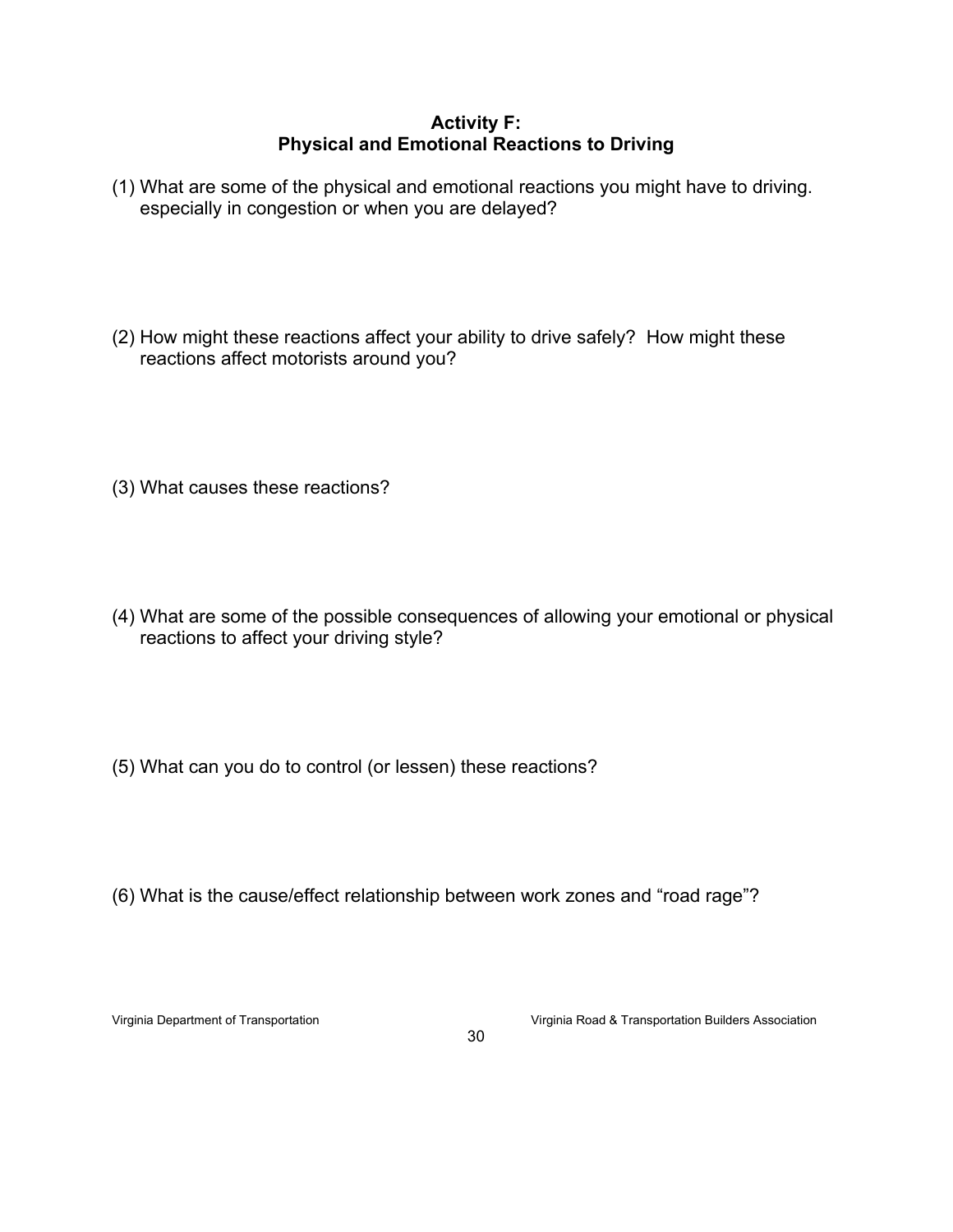#### **Activity G: Situational problem: Aggressive Driving?**

Read the following situational problem and determine:

- what this driver might have been feeling emotionally,
- what physical reactions she might have been experiencing,
- what specific words identify these feelings and/or reactions,
- what happened to possibly create a negative driving experience, and
- what could have been done to prevent (or lessen) the negative effects.

Jackie Alexander plans to meet her friends at the mall after school on Friday. She's going to run a few errands before joining her family for a vacation weekend. As the last bell of the day sounds, she grabs her purse and leaves.

Greeting friends in the hallway, Jackie pushes open the building door and heads toward her car.

"See you in the Food Court," yells her best friend, Tara, "in about 30 minutes."

Jackie nods in acknowledgement, unlocks her car door and slides into the front seat. The fluttering of a paper under her windshield wiper draws her attention. The note from her mother reads:

*Jackie, I have to run into the office for a while before we leave. You need to pick up Nathan at school at 3:00 and take him to put Sparky in the vet's for the weekend. I will be home no later than 5:00 so we can hit the road!* 

Glancing at her watch, Jackie sees that it is already 1:15. She mutters to herself, starts the car and pulls out onto the highway.

"You need to pick up Nathan," she echoes in a singsong voice. After turning on the radio, she reaches into the back seat for her purse and cell phone. The purse drops to the back floorboard.

"Great," she barks and leans further over.

"Honk! Honk! Honk!"

The sound of a horn draws her attention back to the road.

"Get in your own lane, lady," bellows another driver from the passing lane.

*(Continued on next page)*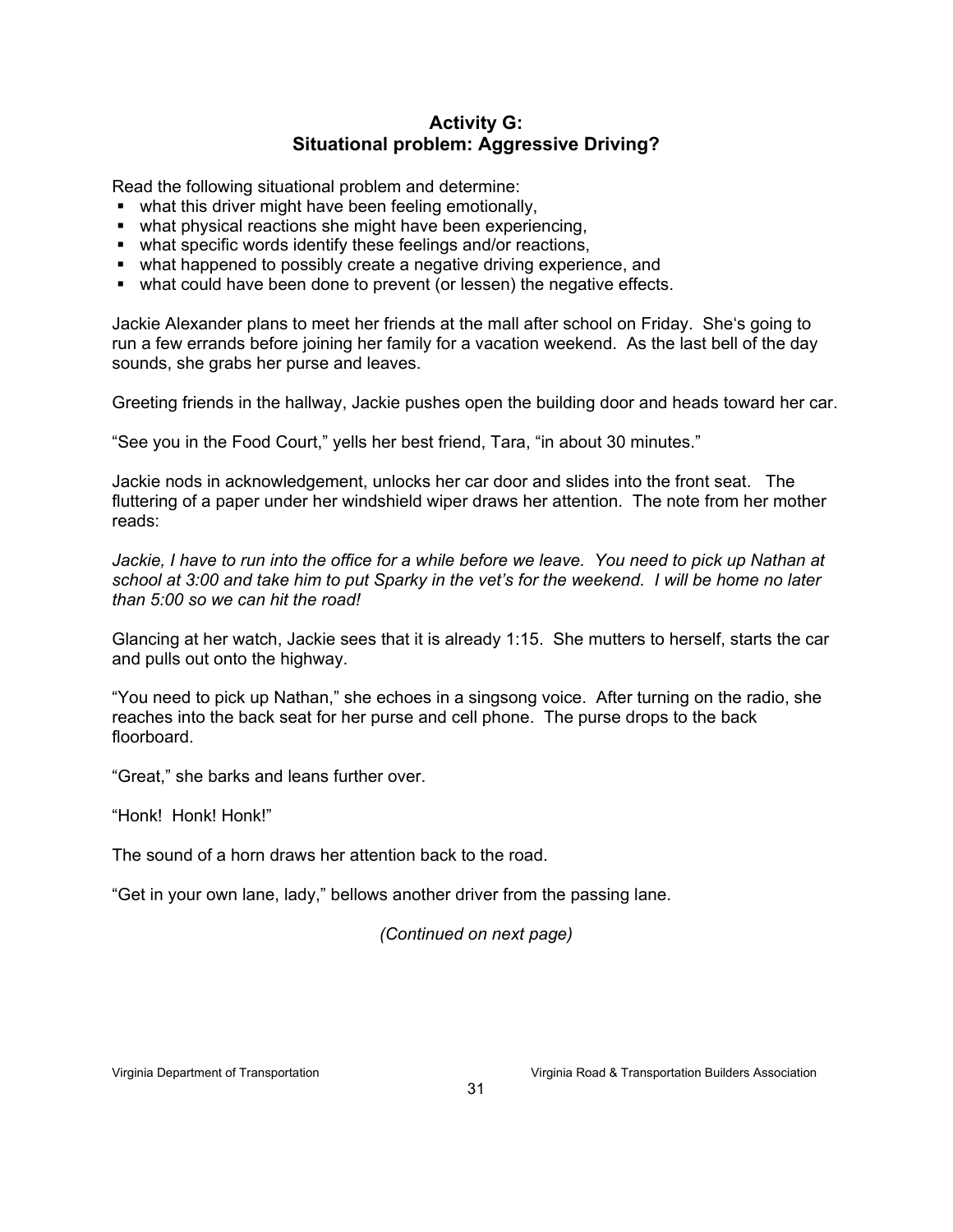Jackie turns around and drives quickly away from the angry words. As traffic slows in front of her, Jackie again reaches for the purse and phone. The purse has slid under the seat out of reach. The honking of a horn behind her causes her to pull her foot off the brake. Startled, she slams her foot down on the gas pedal and barely misses the highway flagger trying to slow her down.

Hearing a siren, she glances in her rearview mirror at the flashing lights of the police vehicle. She pulls quickly to the side to allow him to pass. The policeman pulls in behind her.

"Great! Just great! Now I'm going to be really late," she grumbles.

Forty minutes later – with ticket in hand – she pulls into the mall parking lot.

"You're late," exclaims Tara. "I'd almost given up on you."

Wildly gesturing, Jackie tells Tara about the "stupid policeman" who gave her a ticket "because the state is working on some dumb road!"

"And now," she continues, "my folks are going to kill me. I'll probably have to pay the stupid thing from my allowance and I'll never have any money for clothes and stuff."

"Forget it. Let's shop," offers her friend.

"I have to call my mom first and tell her that I can't pick up my little brother," Jackie responds while dialing her phone. "Mom, hey! I'm at the mall and I can't pick ..."

"At the mall?" her mother asks. "Didn't you get my message? You need to pick your brother up in less than an hour. What's wrong with you, Jackie?"

"I made plans to shop with Tara today. You were supposed to pick up the brat."

"We will talk about this when I get home. I don't have time for this. Get in the car and go get your brother," her mother said. "If you're at the mall you can go by and pick up Sparky first and then get your brother. Once you've taken care of that you can park that car until your father and I have had a chance to discuss your attitude."

Click!

After quickly speaking to Tara, Jackie heads to her car to go do what she has been told.

#### *What happens next to Jackie? You decide.*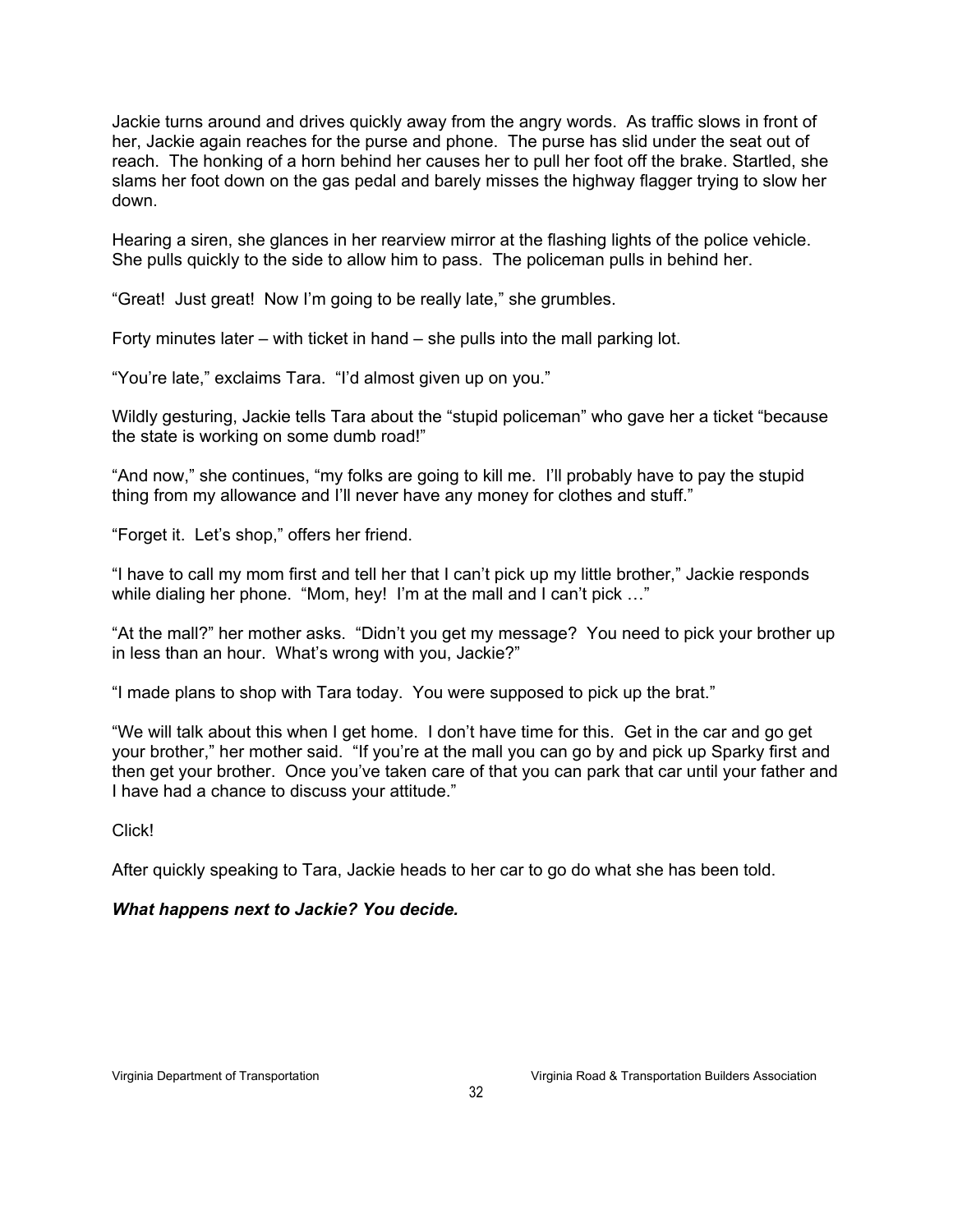# **Activity I: Work Zone Safety Traffic Control Devices**

To measure your understanding of work zone safety traffic control devices, respond appropriately to each of the following statements:

1. The four types of traffic control devices commonly used in work zone traffic control are:

|    |                                                                           | 2. Symbols and messages on warning signs are ____________________ on an         |  |  |  |  |  |  |  |  |
|----|---------------------------------------------------------------------------|---------------------------------------------------------------------------------|--|--|--|--|--|--|--|--|
|    | background.                                                               |                                                                                 |  |  |  |  |  |  |  |  |
|    | 3. Three types of signs are used in work zone traffic control.            |                                                                                 |  |  |  |  |  |  |  |  |
|    |                                                                           | signs impose legal restrictions and may not be                                  |  |  |  |  |  |  |  |  |
|    | used without permission.                                                  |                                                                                 |  |  |  |  |  |  |  |  |
|    |                                                                           | signs show destinations, directions and                                         |  |  |  |  |  |  |  |  |
|    | distances.                                                                |                                                                                 |  |  |  |  |  |  |  |  |
|    | hazardous to traffic.                                                     | signs give notice of conditions that are potentially                            |  |  |  |  |  |  |  |  |
|    |                                                                           |                                                                                 |  |  |  |  |  |  |  |  |
|    |                                                                           | 4. The spacing of advance warning signs is determined by _____________________. |  |  |  |  |  |  |  |  |
|    | 5. The direction of the stripes on barricades indicate the                |                                                                                 |  |  |  |  |  |  |  |  |
|    |                                                                           |                                                                                 |  |  |  |  |  |  |  |  |
|    |                                                                           | 7. The most commonly used channelizing device is the                            |  |  |  |  |  |  |  |  |
|    | 8. Warning signs are normally example that the shaped.                    |                                                                                 |  |  |  |  |  |  |  |  |
| 9. | at night.                                                                 | orange prismatic lens sheeting is used to fabricate signs used                  |  |  |  |  |  |  |  |  |
|    | 10. To delineate unmanned work areas, _________________________ are used. |                                                                                 |  |  |  |  |  |  |  |  |
|    | 11. Most channelizing devices are a minimum of wall.                      |                                                                                 |  |  |  |  |  |  |  |  |
|    |                                                                           | 12. Warning signs normally are placed on the side of the street or highway.     |  |  |  |  |  |  |  |  |